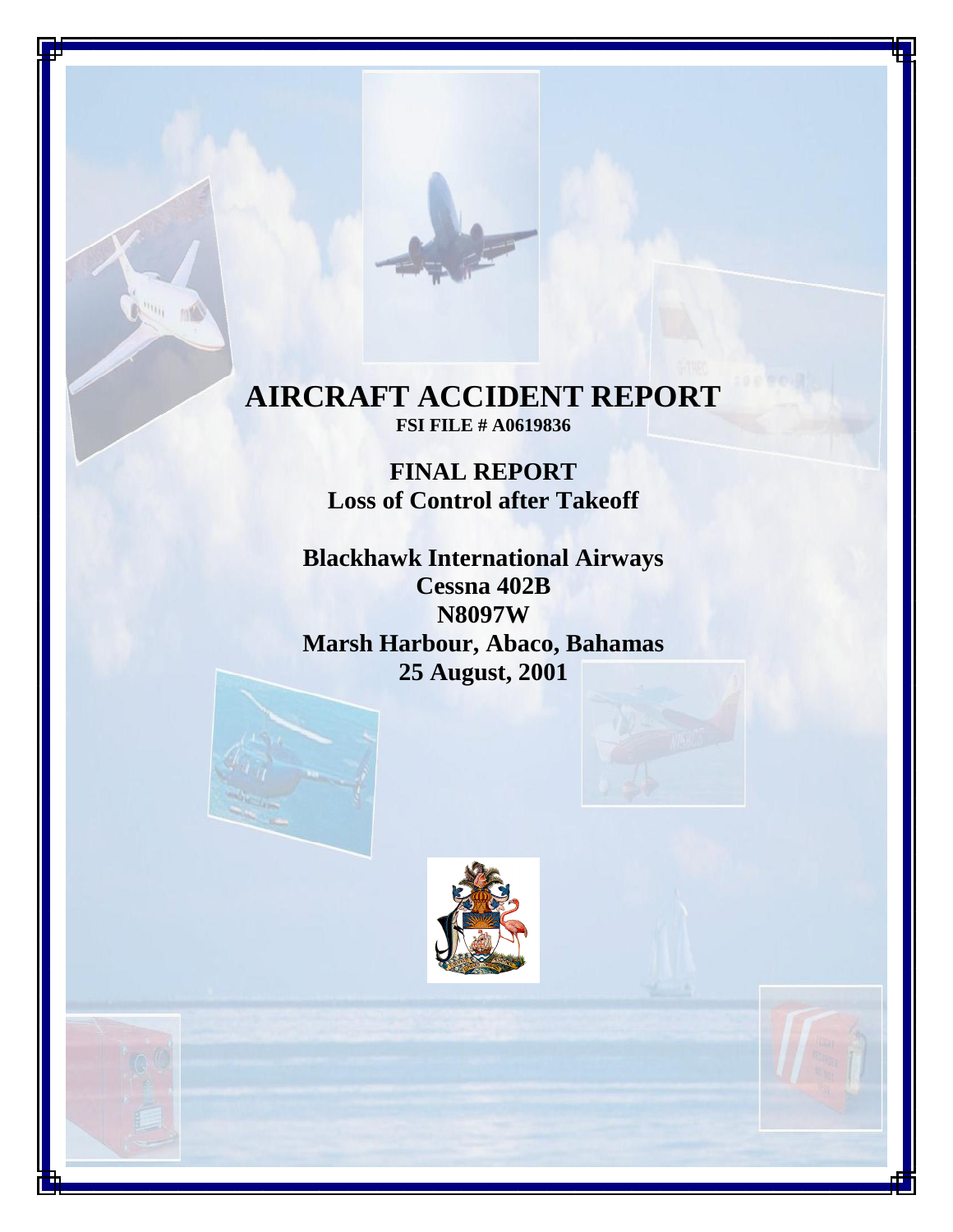# **TABLE OF CONTENTS**

| <b>Introduction</b><br><b>Release of Document Cover note</b> |                                         |                  |                               |
|--------------------------------------------------------------|-----------------------------------------|------------------|-------------------------------|
|                                                              |                                         |                  | <b>The Investigation Team</b> |
|                                                              |                                         |                  |                               |
| <b>SECTION A.</b>                                            | <b>Abbreviations and Terminology</b>    | 7                |                               |
| В.                                                           | <b>Synopsis</b>                         | 7                |                               |
| C.                                                           | <b>Overview</b>                         | 8                |                               |
|                                                              | <b>SECTION 1.0 FACTUAL INFORMATION</b>  |                  |                               |
| 1.1                                                          | <b>History of the Flight</b>            | 8                |                               |
| 1.2                                                          | Injuries to persons                     | 9                |                               |
| 1.3                                                          | Damage to aircraft                      | 9                |                               |
| 1.4                                                          | <b>Other Damage</b>                     | 9                |                               |
| 1.5                                                          | <b>Pilot information</b>                | $\boldsymbol{9}$ |                               |
| 1.6                                                          | <b>Aircraft information</b>             | 11               |                               |
| 1.7                                                          | <b>Meteorological Information</b>       | 12               |                               |
| 1.8                                                          | <b>Aids to Navigation</b>               | 12               |                               |
| 1.9 <sup>°</sup>                                             | <b>Communications</b>                   | 12               |                               |
| 1.10                                                         | <b>Aircraft Load</b>                    | 11               |                               |
|                                                              | 1.10.1 Aircraft Performance             | 13               |                               |
| 1.11                                                         | <b>Cockpit Voice Recorders</b>          | 13               |                               |
| 1.12                                                         | <b>Wreckage and Impact Information</b>  |                  |                               |
| 1.13                                                         | <b>Medical and Pathological</b>         |                  |                               |
| 1.14                                                         | <b>Fire</b>                             | 13               |                               |
| 1.15                                                         | <b>Survival Aspect</b>                  | 13               |                               |
| 1.16                                                         | <b>Tests and Research</b>               | 14               |                               |
| <b>SECTION 2.0 ANALYSIS</b>                                  |                                         |                  |                               |
| 2.1                                                          | <b>Root Cause</b>                       | 15               |                               |
| 2.2                                                          | <b>Immediate Cause of the Accident</b>  | 15               |                               |
| 2.3                                                          | <b>Underlying Cause of the accident</b> | 16               |                               |
|                                                              |                                         |                  |                               |
| <b>SECTION 3.0</b>                                           | <b>CONCLUSION</b>                       | 18               |                               |
| <b>SECTION 4.0</b>                                           | <b>SAFETY RECOMMENDATIONS</b>           | 20               |                               |
| <b>SECTION 5.0</b>                                           | <b>EVIDENCE</b>                         | 21               |                               |
| <b>SECTION 6.0</b>                                           | <b>APPENDICES</b>                       | 22               |                               |

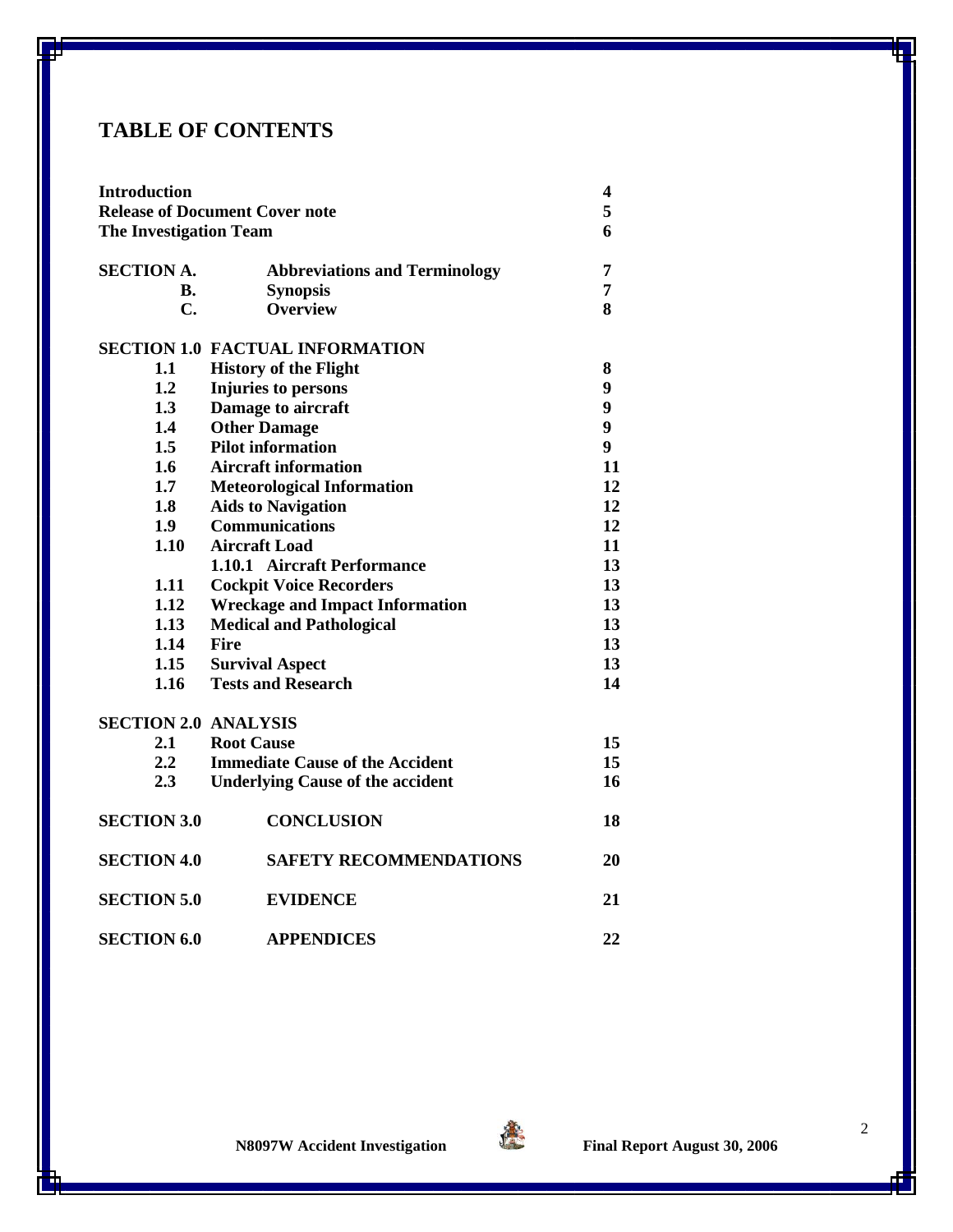| <b>APPENDIX 1</b>  | <b>Root Cause Analysis</b>                                | 23 |
|--------------------|-----------------------------------------------------------|----|
| <b>APPENDIX 2</b>  | <b>Forensic Report</b>                                    | 24 |
| <b>APPENDIX 3</b>  | <b>FAA Pilot License Database Information</b>             | 26 |
| <b>APPENDIX 4</b>  | <b>FAA Aircraft Database Information</b>                  | 27 |
| <b>APPENDIX 5</b>  | C402 Normal Procedures Checklist pg 4-7                   | 28 |
| <b>APPENDIX 6</b>  | <b>Inspector Field Notes</b>                              | 29 |
| <b>APPENDIX7</b>   | <b>Inspector Field Notes (Walter Evans)</b>               | 31 |
| <b>APPENDIX 8</b>  | <b>Teledyne (Engine) Disassembly Report</b>               | 38 |
| <b>APPENDIX 9</b>  | <b>Witnesses Statements</b>                               | 52 |
| <b>APPENDIX 10</b> | <b>Injury Reports</b>                                     | 58 |
| <b>APPENDIX 11</b> | FAA Database Aircraft in question (7)                     | 61 |
| <b>APPENDIX 12</b> | Wreckage and impact information<br>(Onsite Investigation) | 67 |
| <b>APPENDIX 13</b> | <b>Weather Data Report</b>                                | 71 |
| <b>APPENDIX 14</b> | <b>Weight and Balance Information</b>                     | 72 |
| <b>APPENDIX 15</b> | <b>Mishap Site Diagram</b>                                | 76 |
| <b>APPENDIX 16</b> | <b>Flight Path</b>                                        | 78 |
| <b>APPENDIX 17</b> | <b>Toxicology Drug Information</b> (benzoylecgonine)      | 79 |
| <b>APPENDIX 18</b> |                                                           |    |
|                    | Pilot logbook pages in question                           | 80 |

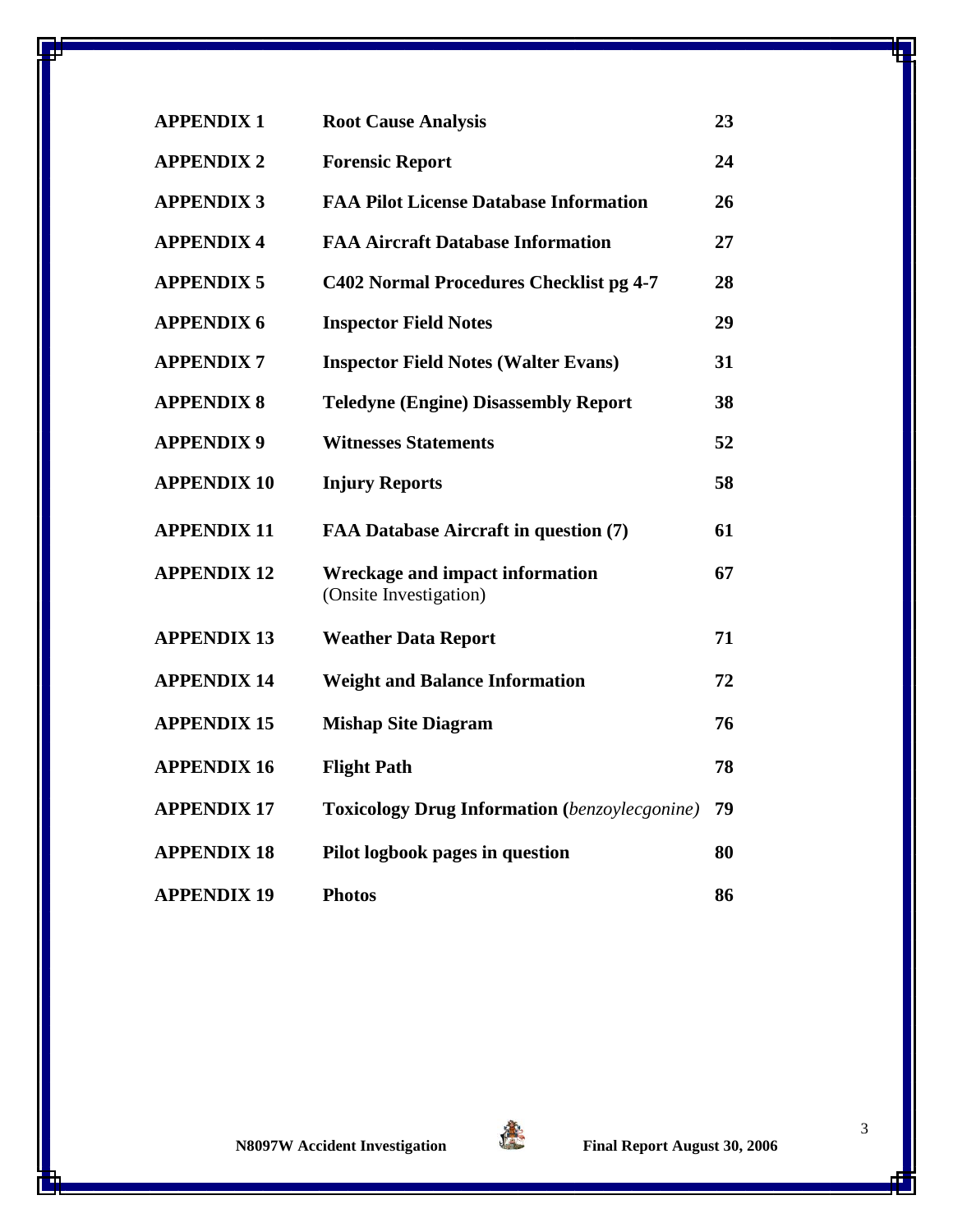# **Accident Final Report FSI FILE # A0619836**

*In accordance with Annex 13 to the Convention on International Civil Aviation, it is not the purpose of aircraft accident investigation to apportion blame or liability. The sole objective of the investigation and the Final Report is the prevention of accidents and incidents.*

#### **INTRODUCTION**

| <b>Operator:</b>                | <b>Blackhawk International Airways</b>                                                                                                                                                                                                              |  |
|---------------------------------|-----------------------------------------------------------------------------------------------------------------------------------------------------------------------------------------------------------------------------------------------------|--|
| <b>Manufacturer:</b>            | Cessna Aircraft Company                                                                                                                                                                                                                             |  |
| Model:                          | C402B Serial Number 402B1014                                                                                                                                                                                                                        |  |
| <b>Nationality:</b>             | United States of America                                                                                                                                                                                                                            |  |
| <b>Registration:</b>            | N8097W                                                                                                                                                                                                                                              |  |
| <b>Place of Accident:</b>       | Marsh Harbour International Airport, Marsh Harbour, Abaco Bahamas                                                                                                                                                                                   |  |
| Date of Accident:               | August $25^{\text{th}}$ 2001                                                                                                                                                                                                                        |  |
| <b>Investigating Authority:</b> | <b>Flight Standards Inspectorate</b>                                                                                                                                                                                                                |  |
| <b>Investigator in Charge:</b>  | Randy Butler- Flight Standards Inspectorate                                                                                                                                                                                                         |  |
| <b>Notification:</b>            | Aircraft Manufacturer - Cessna Aircraft Company<br>Propeller Manufacturer - McCauley Propellers<br>Engine Manufacturer - Teledyne Continental Motors<br>Federal Aviation Administration (FAA)<br><b>National Transportation Safety Board (NTSB)</b> |  |
| <b>Releasing Authority:</b>     | <b>Bahamas Civil Aviation Department</b><br>Mr. Cyril Saunders - Director                                                                                                                                                                           |  |

**Date of Report:** August 30, 2006

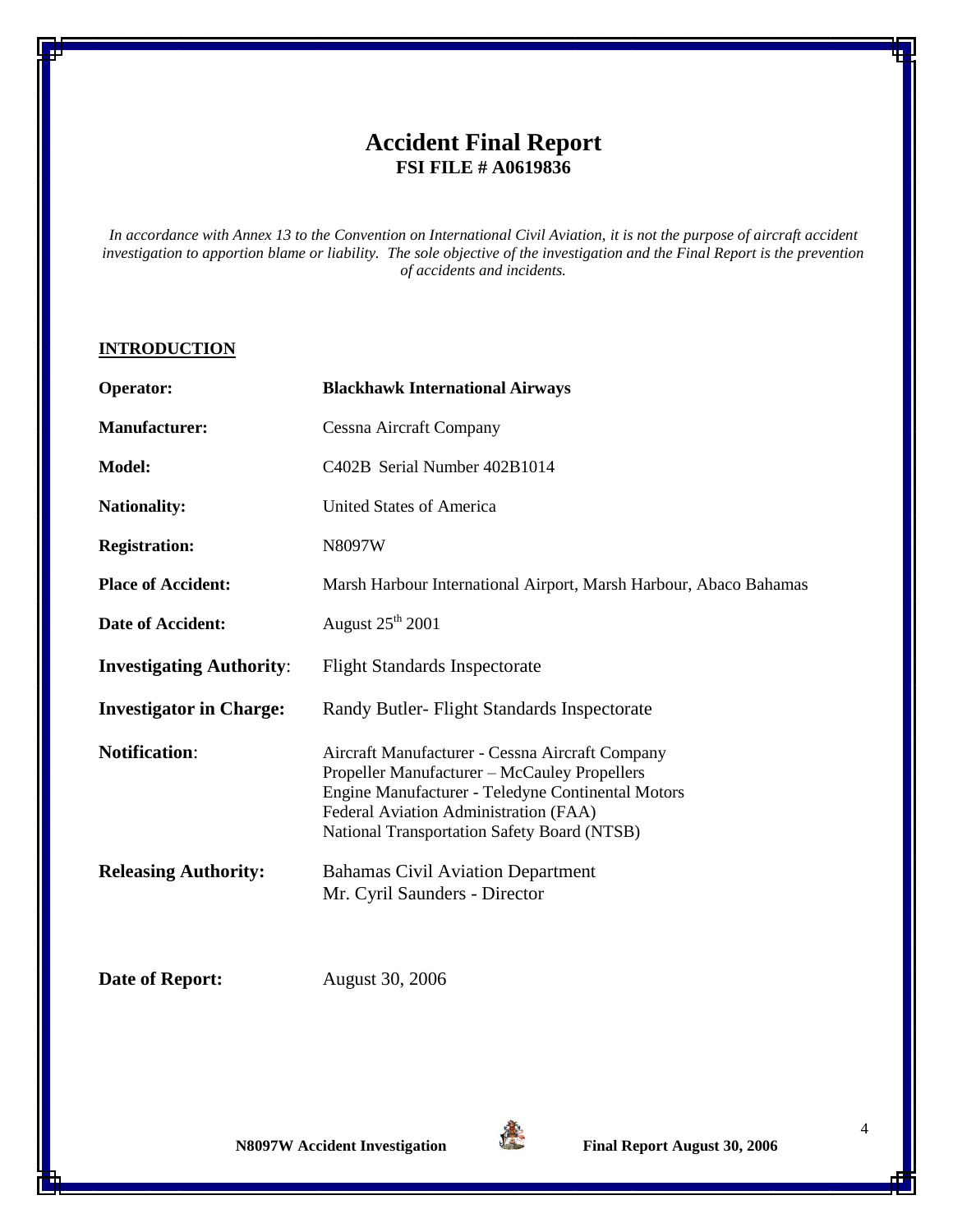Mrs. Glenys Hanna-Martin Minister of Transport and Aviation

Mr. Cyril Saunders Director of Civil Aviation

Captain Patrick Rolle Manager, Flight Standards Inspectorate

The attached report summarizes an investigation made into the circumstances of an accident involving Cessna C402B aircraft, Registration N8097W, Serial Number 402B1014 that crashed shortly after takeoff from Marsh Harbour International Airport, Marsh Harbour, Abaco, Bahamas, on August 25, 2001 resulting in nine (9) fatalities.

This report is submitted pursuant to Part XII, Regulation 80, and Schedule 19 of the Bahamas Civil Aviation (Safety) Regulation (17 April 2001) and in accordance with Annex 13 to the Convention on International Civil Aviation (ICAO).

> Aviation Safety Inspectors Flight Standards Inspectorate Bahamas Civil Aviation Department

\_\_\_\_\_\_\_\_\_\_\_\_\_\_\_\_\_\_\_\_\_\_\_\_\_\_\_\_\_\_\_\_\_\_\_\_\_\_\_

August 30, 2006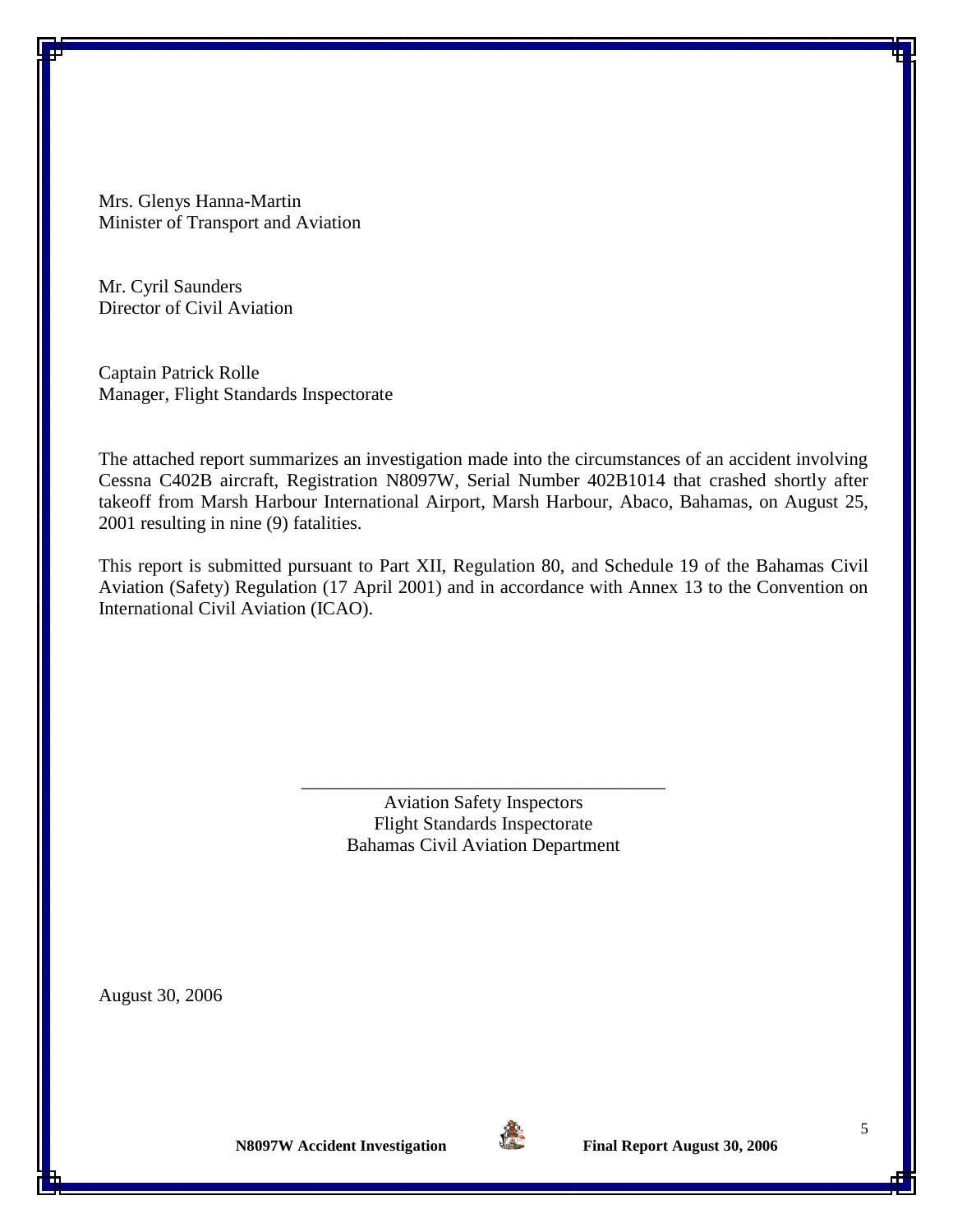**Methods of Investigation -** This investigation was conducted at the mishap site, as well as off site where engine teardown and propeller disassembly occurred. On the investigation team were:

*Johns Bures Representative*

*Fred Fihe Representative*

*John Barker Representative*

*Wayne Edmonds Representative*

*Craig Walker Representative*

*Air and Sea Recovery Deerfield Beach Florida Salvage*

*Randy L. Butler Investigator- in-Charge Nassau, Bahamas Bahamas Civil Aviation Department*

*Philip C. Romer Aviation Safety Inspector Nassau, Bahamas Bahamas Civil Aviation Department* 

*Walter V. Evans Aviation Safety Inspector Nassau, Bahamas Bahamas Civil Aviation Department* 

*Charles Fedderwitze Aviation Safety Inspector Melbourne, Florida Bahamas Civil Aviation Department* 

*Al Yurman Accident Investigator Miami, Florida National Transportation Safety Board*

*T. R. Proven Accident Investigator Washington, DC Federal Aviation Administration (FAA)*

*Tom Roper Aviation Safety Inspector Miami, Florida Flight Standards District Office (present at propeller review)*

*Fort Meyers, Florida Teledyne Continental Motors*

*Mobile, Alabama Teledyne Continental Motors (present at fuel control review)*

*Mobile, Alabama Teledyne Continental Motors*

*Tom Moody Air Safety Investigator, Sr. Wichita, Kansas Cessna Aircraft Company Dept 175*

*Tom Knopp Representative Vandalia, Ohio McCauley Propellers (present at propeller review)*

*Vandalia, Ohio McCauley Propellers (present at propeller review)*

*Margate, Florida Houston Casualty (Insurance)*

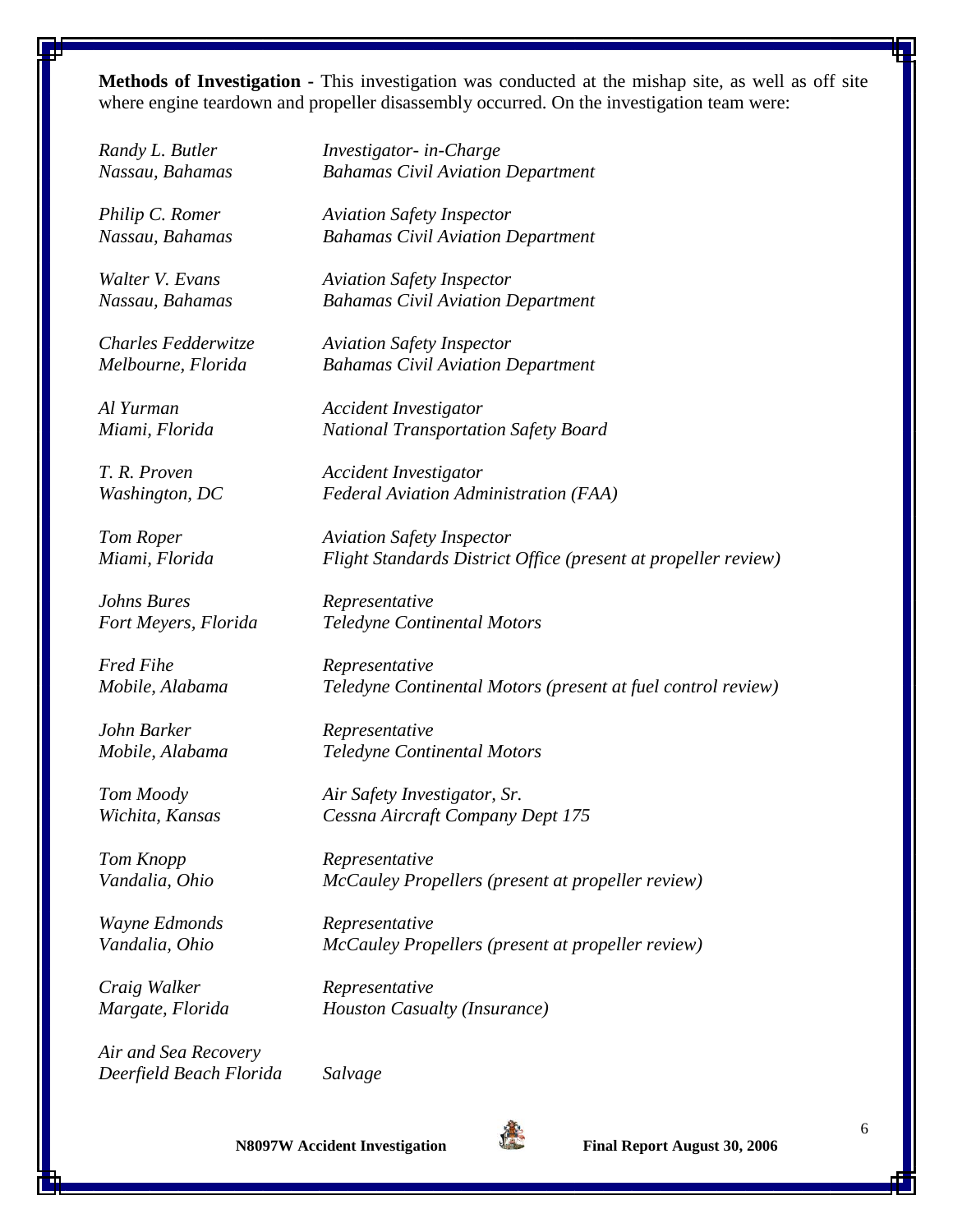#### **Report compiled and completed by:** *Delvin Major*

*Dion Demeritte Philip Romer*

### **SECTION A ABBREVIATIONS AND TERMINOLOGY**

| <b>ADDS</b>  | <b>Aviation Digital Data Service</b>                                            |  |  |
|--------------|---------------------------------------------------------------------------------|--|--|
| AGL          | Above Ground Level                                                              |  |  |
| <b>BASR</b>  | Bahamas Aviation Safety Regulations (April 17, 2001)                            |  |  |
| <b>BDCA</b>  | Bahamas Department of Civil Aviation                                            |  |  |
| <b>BCAD</b>  | <b>Bahamas Civil Aviation Department</b>                                        |  |  |
| $C$ of $A$   | <b>Certificate of Airworthiness</b>                                             |  |  |
| $C$ of $R$   | Certificate of Registration                                                     |  |  |
| <b>CAD</b>   | <b>Civil Aviation Department</b>                                                |  |  |
| <b>CFR</b>   | Code of Federal Regulations                                                     |  |  |
| CG           | Center of Gravity                                                               |  |  |
| <b>DCA</b>   | Director of Civil Aviation                                                      |  |  |
| <b>DOT</b>   | Department of Transportation (USA)                                              |  |  |
| <b>EDT</b>   | Eastern Daylight Time (+5 hours to convert to UTC, GMT or Zulu time)            |  |  |
| <b>FAA</b>   | <b>Federal Aviation Administration</b>                                          |  |  |
| <b>FSI</b>   | <b>Flight Standards Inspectorate</b>                                            |  |  |
| FT/ft        | Feet                                                                            |  |  |
| <b>ICAO</b>  | International Civil Aviation Organization                                       |  |  |
| <b>IFO</b>   | International Field Office (FAA)                                                |  |  |
| <b>IFR</b>   | <b>Instrument Flight Rules</b>                                                  |  |  |
| <b>IMC</b>   | <b>Instrument Meteorological Condition</b>                                      |  |  |
| <b>MEL</b>   | Minimum Equipment List                                                          |  |  |
| <b>METAR</b> | Meteorological Aerodrome Report                                                 |  |  |
| NM or nm     | <b>Nautical Miles</b>                                                           |  |  |
| <b>NTSB</b>  | National Transportation Safety Board                                            |  |  |
| SARP's       | <b>Standards and Recommended Practices</b>                                      |  |  |
| UTC/Z        | Universal Coordinated Time (time reference to Greenwich Mean Time same as Zulu) |  |  |
| <b>USA</b>   | United States of America                                                        |  |  |
| <b>VFR</b>   | <b>Visual Flight Rules</b>                                                      |  |  |
| <b>VMC</b>   | <b>Visual Meteorological Conditions</b>                                         |  |  |
| $Z/$ UTC     | Zulu refers to time reference to Greenwich Mean Time (Same as UTC)              |  |  |
|              |                                                                                 |  |  |

### **SECTION B SYNOPSIS**

At approximately 1845EDT on August 25, 2001 at the Marsh Harbour International Airport, Marsh Harbour, Abaco, Bahamas, a Cessna 402B utility liner aircraft, Registration N8097W, operated by Black Hawk International Airways crashed shortly after takeoff from Runway 27.

The state of registry (United States of America (USA) was notified. The manufacturers of the airframe, engine and propeller were also advised of the accident and invited to participate in the investigation.

Visual Meteorological Conditions (VMC) prevailed at the time of the accident with winds reported from the east at 3-4 knots and a temperature of 86˚ Fahrenheit. The aircraft sustained substantial damages. There were eight (8) passengers and one (1) crew aboard the aircraft. The pilot in command held a commercial pilot rating and was certificated by the Federal Aviation Administration, (FAA). The pilot had passed a VFR Part 135 check ride in a Cessna 402B aircraft on November 26, 2000

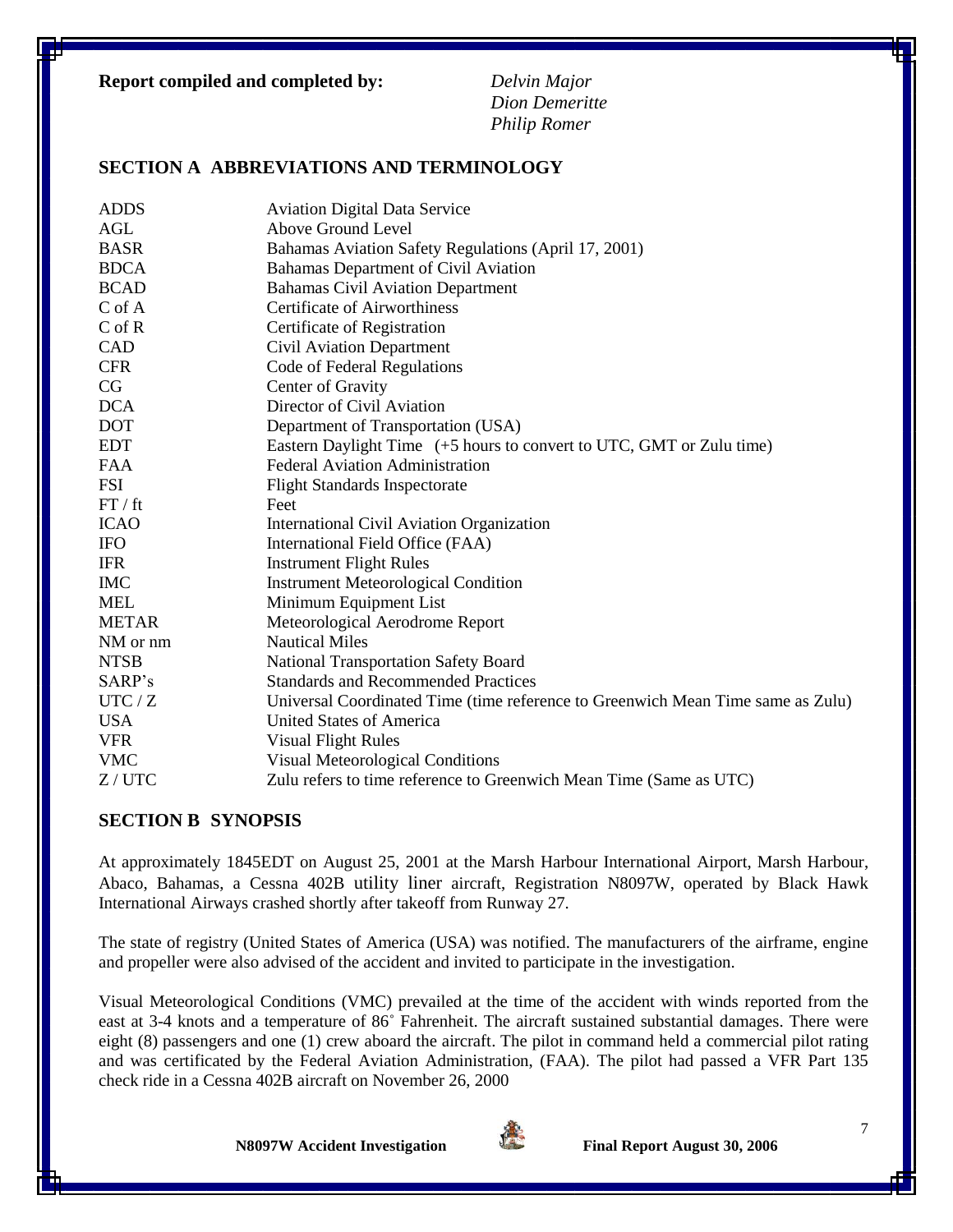#### **SECTION C OVERVIEW OF THE ACCIDENT**

At approximately 1845 EDT on August 25, 2001 during a downwind departure on Runway 27 at Marsh Harbour Airport (MYAM), Abaco, Bahamas, a nine seat configured Cessna 402B aircraft, Registration N8097W, was observed to lift off and climb in a steep, nose high attitude, to approximately 40ft AGL.

The aircraft banked left, pitched nose down, and impacted marshy terrain in a left winged, nose-low attitude. The aircraft cart-wheeled before coming to rest on an easterly heading, 300ft abeam the end of the runway.

The fatal aircraft debris field covered an area approximately 135 square ft. located on the southern side of Runway 27. The aircraft was substantially damaged and there was a post-impact fire. All occupants (9) were fatally injured from impact trauma and / or injuries sustained in the post impact fire.

### **SECTION 1 FACTUAL INFORMATION:**

#### **1.1 HISTORY OF THE FLIGHT**

The fatal aircraft, Registration N8097W was operated by Blackhawk International Airways and the listed owner was Skystream Inc; whose corporate address was the same as Mr. Gilbert Chacón's Pembroke Pines, Florida home address **(See Appendix 4).** Blackhawk International Airways was owned by Gilbert Chacón and his son Erik, who founded the company in 1991.

Blackhawk International Airways was authorized by the FAA as a part 135 Single Pilot Operation. Mr. Gilbert Chacon was the only pilot authorized by the FAA for Blackhawk International Airways. Once Morales acted as pilot in command of the Cessna 402B aircraft, this made Blackhawk International Airways a multi pilot operation. This was a clear violation of the FAA regulations. Mr. Morales was not signed off by the FAA to fly for Blackhawk International Airways, nor was Blackhawk International Airways signed off as a multi pilot operation.

There were no FAA reports of any enforcement actions or service difficulty reports against the fatal aircraft. However, the FAA did report four administrative actions against Blackhawk International Airways, three for technical violations and the most recent for maintenance failures. The agency (FAA) issued a letter of correction on April 28, 2000, citing Blackhawk's failure to comply with manufacturer's recommended maintenance programs and FAA programs for its aircraft's engines or other parts. Blackhawk failed to have a person in charge of maintenance with an appropriate certificate and used unsanctioned techniques and equipment for repairs.

The Manager of the Palm Beach County Park Airport at Lantana, Florida stated that a last minute change resulted in the accident aircraft being dispatched to Marsh Harbour, Abaco, Bahamas. The Cessna 404 aircraft which was originally scheduled to conduct this flight, was fuelled, but subsequently changed to a Cessna 402B aircraft by the owner Mr. Gilbert Chacon

This charter flight from Lantana, Florida to the island of Marsh Harbour, Abaco, in the Bahamas, was operated under Visual Flight Rules (VFR).



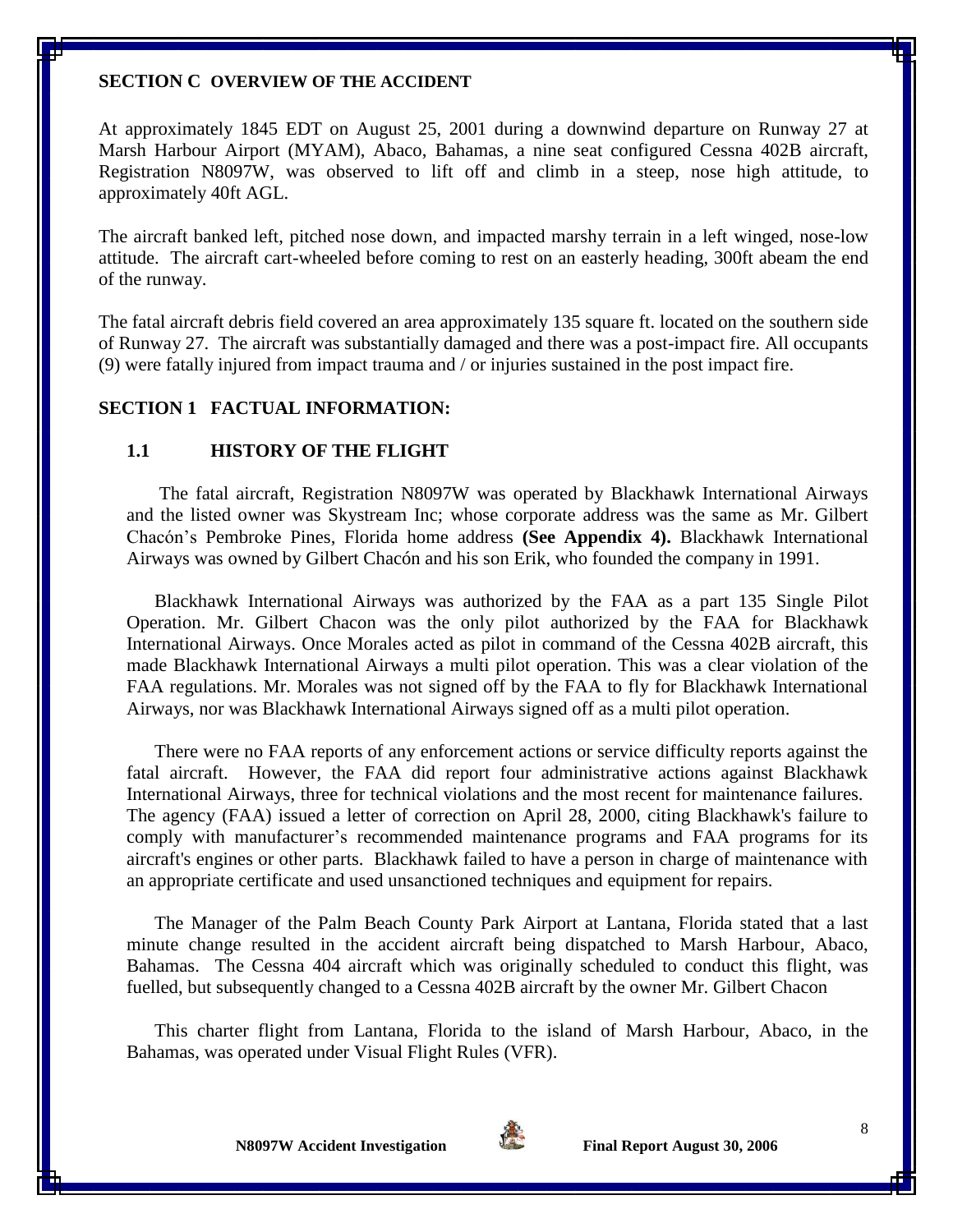The accident occurred on August 25, 2001 shortly after the aircraft departed Marsh Harbour International Airport for the return trip to Opa Locka, Florida (USA).

The flight number was not known. At the time of the accident, Blackhawk International Airways was not authorized by the Bahamas Aviation Authority to conduct commercial operations in the Bahamas. A determination could not be made as to whether or not the pilot filed a flight plan. No records existed to verify whether radio communications were established with Air Traffic Control (ATC) during the flight from Lantana, Florida to Marsh Harbour, Abaco, Bahamas.

The flight was a 165 mile journey that was estimated to take one (1) hour to complete. The aircraft was not required to have a cockpit voice recorder.

Witnesses reported the pilot and members of the group being transported, argued about the number of passengers and the amount of bags to be loaded on the aircraft. Witnesses also reported seeing eight (8) passengers board the aircraft. Two of the largest passengers (believed to be weighing approximately 300 pounds each,) were observed being seated in the rear of the aircraft. One witness reported that the pilot personally loaded the aircraft. Witnesses also reported that the pilot experienced problems starting the engines.

Eye witness statements placed the time of departure of the flight for Opa Locka, Florida at approximately 1845 EDT. The aircraft became airborne from the 5,000 x 50 feet runway (Runway 27) between 2,500 to 2,800 feet. It climbed in a steep nose high attitude to approximately 40 feet above the runway, banked left, pitched nose down and impacted marshy terrain in a left wing, nose low attitude. **For summary of witnesses statements refer to Appendix 9 Witness Statements.**

#### **1.2 INJURIES TO PERSONS**

Nine (9) Fatalities (pilot and eight passengers) refer to **Appendix 10 Injury Report.**

#### **1.3 DAMAGE TO AIRCRAFT**

Aircraft substantially damaged, see **APPENDIX 12 Onsite Investigation**

#### **1.4 OTHER DAMAGE**

No other damage reported.

#### **1.5 PILOT INFORMATION**

Captain Luis Antonio Morales III was born in Santurce, Puerto Rico. He was 30 years old. A review of his logbook revealed the following;

- Flight training started in 1985.  $\bullet$
- A private pilot airplane single engine land licence #58299365 was obtained on 7/20/1999 at approx 63 hours total time.
- A check ride was accomplished in the year 2000 at a total time of 198.3 hours.

**N8097W Accident Investigation** Final Report August 30, 2006

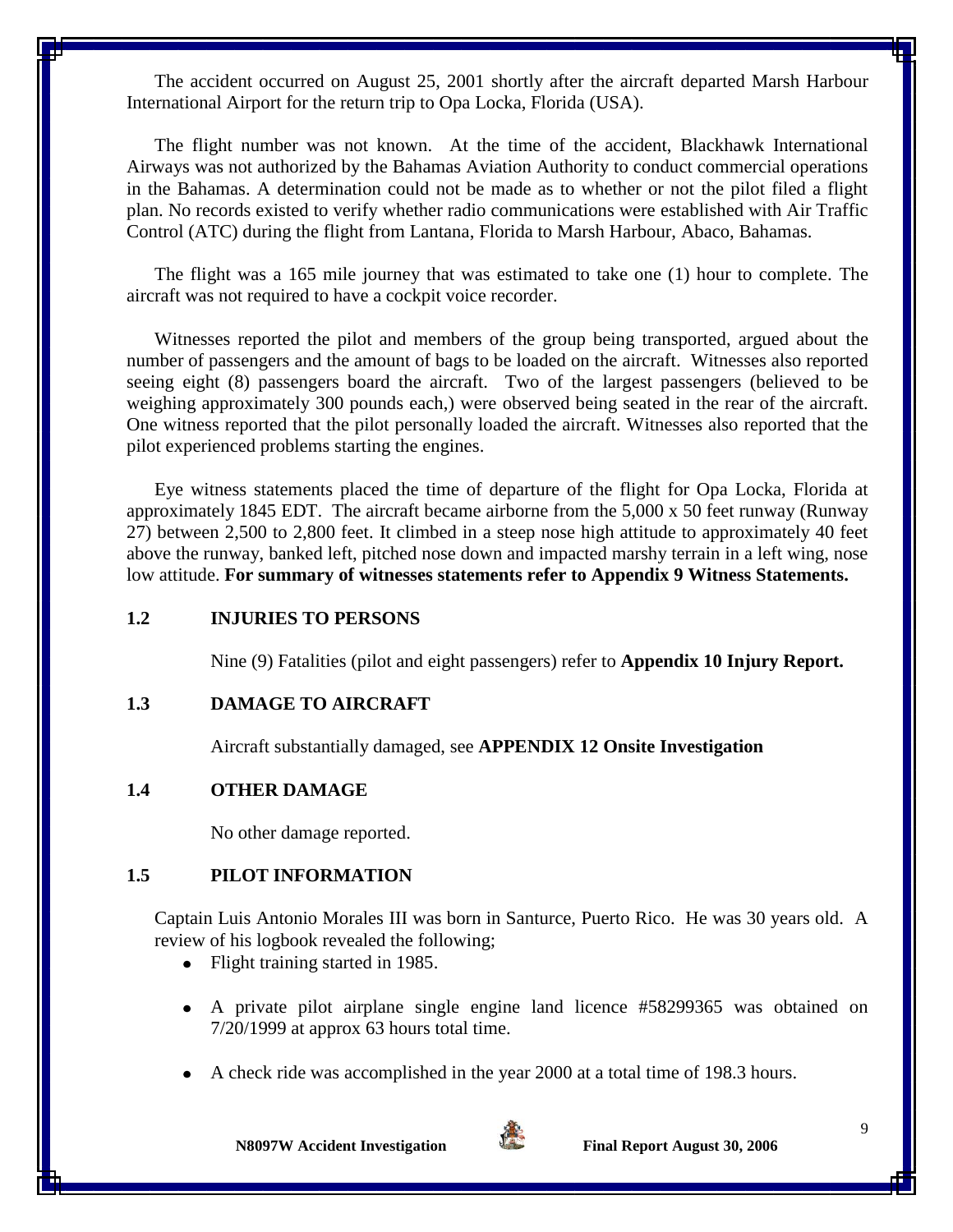- A commercial / multi engine check ride was accomplished on 9/14/2000 in a PA-28- 151 N56786 at 354.2 hours total time.
- On 11/14/00 an unexplained 278.7 hours was added to log book and therefore total time and multi engine time, increased by this amount.
- Also on this date;
	- o Landings day, increased by 121 landings
	- o Landings night, increased by 81 landings
	- o Cross country increased by 78.9 hours
	- o Solo flight increased by 211.7 hours
	- o Pilot in command time increase by 211.7 hours
	- o Dual time received increased by 67 hours
- On 7/29/01 pilot log book summary showed;
	- o Total flight time as 1098.8 hours
	- o Total multi engine time 588.8 hours
	- o Total day landings 974 landings
	- o Total night landings 187 landings
	- o Total cross country 680.3 hours
	- o Total PIC time 916.2 hours
	- o Total actual instrument 189.1 hours
- On 8/17/01, just nineteen (19) days later, pilot summary totals showed total brought forward times as;
	- o Total multi engine 1,588.8 hours, an increase of 1,000 hours
	- o Total day landings 1,974 hours, an increase of 1,000 hours
	- o Total night landings 587 hours, an increase of 400 hours
	- o Total cross country time 1,680.3 hours, an increase of 1,000 hours
	- o Total actual instrument 789.1 hours, an increase of 600 hours
- On 8/21/01 pilot log book showed a brought forward total of;
	- o Total duration of flight 1131.8 hours
	- o Airplane single engine land 509.0 hours
	- o Airplane multi engine land 1621.0 hours
	- o Landings day 2,010
	- o Landings night 587
	- o Actual instrument 809.0 hours
	- o Cross country 1,713.3 hours
	- o Pilot in command 1949.0 hours
- A part 135 check ride was recorded on 11/26/2000 in a C402 aircraft, registration N856D. The FAA database showed that this aircraft was registered to Corporate Charter Services, Inc. of Ft Lauderdale, Florida. No FAA records could be located to substantiate this check ride; it is possible that this may be another false entry made by the pilot.

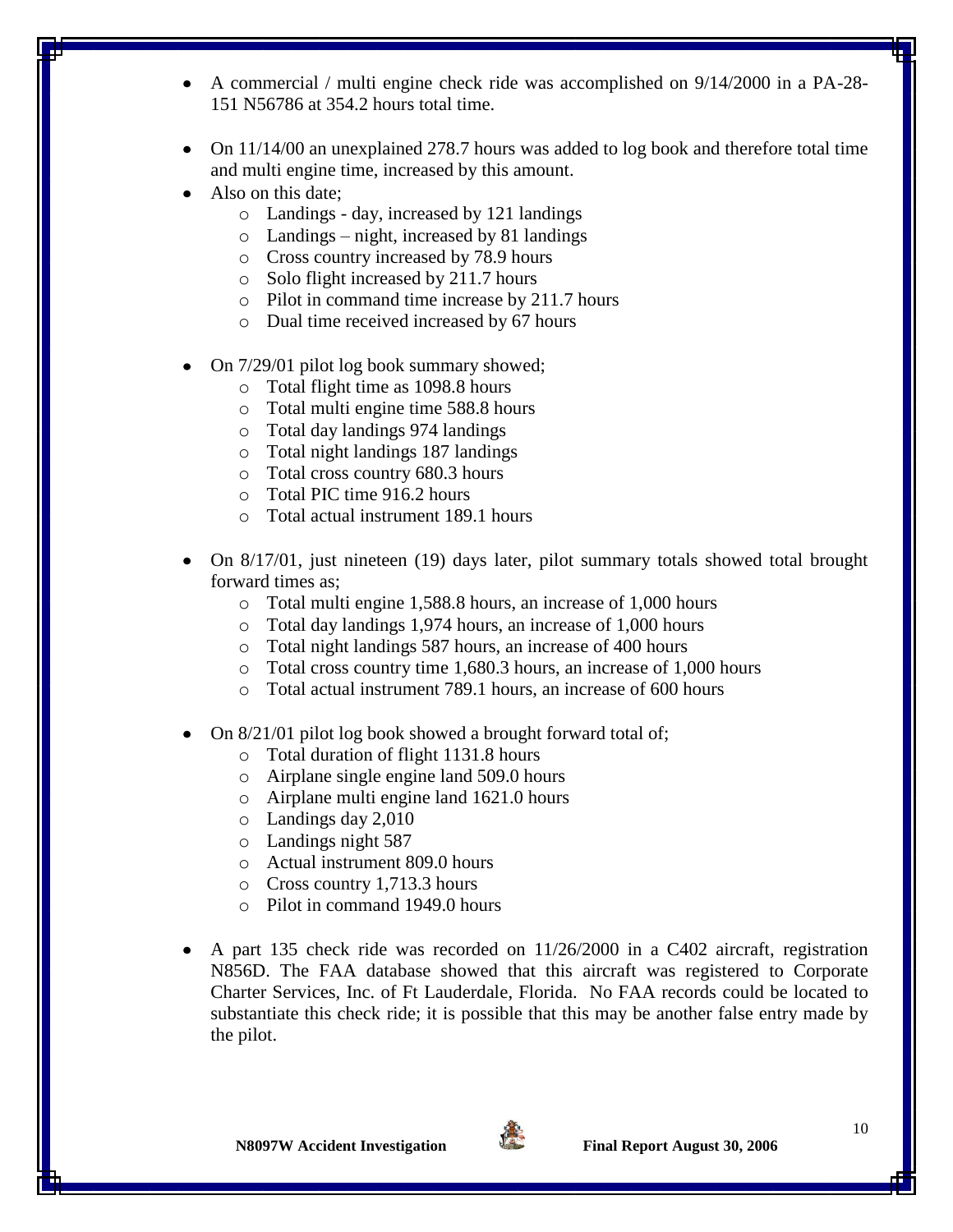Review of pilot's logbooks revealed the following;

- According to pilot's logbooks, pilot's first recorded flight for Blackhawk International as PIC was on 8/12/2001. Those flights were recorded as having been conducted in a Cessna C402 aircraft registration numbers N2399W and N2389W. Inquiries of the FAA database revealed aircraft N2399W as a Beech A23-24 and N2389W a Beech 23- 19. **Refer to Appendix 11, FAA database Information**.
- A part 135 check ride in a Piper Seneca for Golden Airlines was recorded on 8/13/2001. (No FAA signature was noted on the check ride form).
- Gear failure in Piper Seneca during a flight to Marsh Harbour was recorded on 8/15/2001.
- A total of nine flights to Marsh Harbour were recorded prior to the mishap flight (most of those flights were in a Piper Seneca).

A cross-check of the listed Cessna 402 aircraft in the pilot logbook against the FAA database, revealed the following discrepancies;

- N649D, listed as a C402 was found to be a 1940 Boeing PT17
- N6418F, listed as a C402 was found to be a deregistered Cessna C150
- N8418F, listed as a C402 was found to be a C-401
- N268JA, listed as a C402 was not listed
- N518SP, listed as a C402 was found to be a Cessna 172S
- N2399W, listed as a C402 was found to be a Beech A23-24
- N2389W, listed as a C402 was found to be a Beech A23-19

For a list of database records refer to **APPENDIX 4**.

The pilot was employed on August 23, 2001 by Blackhawk International Airlines, just two (2) days prior to the accident.

## **1.6 AIRCRAFT INFORMATION AND HISTORY**

The mishap aircraft Registration N8097W, Cessna C402B aircraft, Serial Number 402B1014 was manufactured as a utility liner aircraft in the United States in 1976. The aircraft was registered to Skystream Inc. on October 12, 1990 (see **APPENDIX 4**). At the time of the accident, the aircraft was operated under a FAA Part 135 Single Pilot Operation Certificate as Blackhawk International Airways. According to FAA records, Mr Gilbert Chacon (the owner) was the only pilot approved to fly charters in this aircraft, under this certificate.

The aircraft logbooks were never made available to the authorities. As a result, the maintenance status of the aircraft could not be determined i.e. (the history of the aircraft, total hours flown since manufacture, total hours since overhaul, total hours since last scheduled inspection and aircraft maintenance program used).

**Engines –** the fatal aircraft was outfitted with two turbo charged engines, model number TCM TSIO-520E manufactured by Teledyne Continental Motors.

**N8097W** Accident Investigation Final Report August 30, 2006

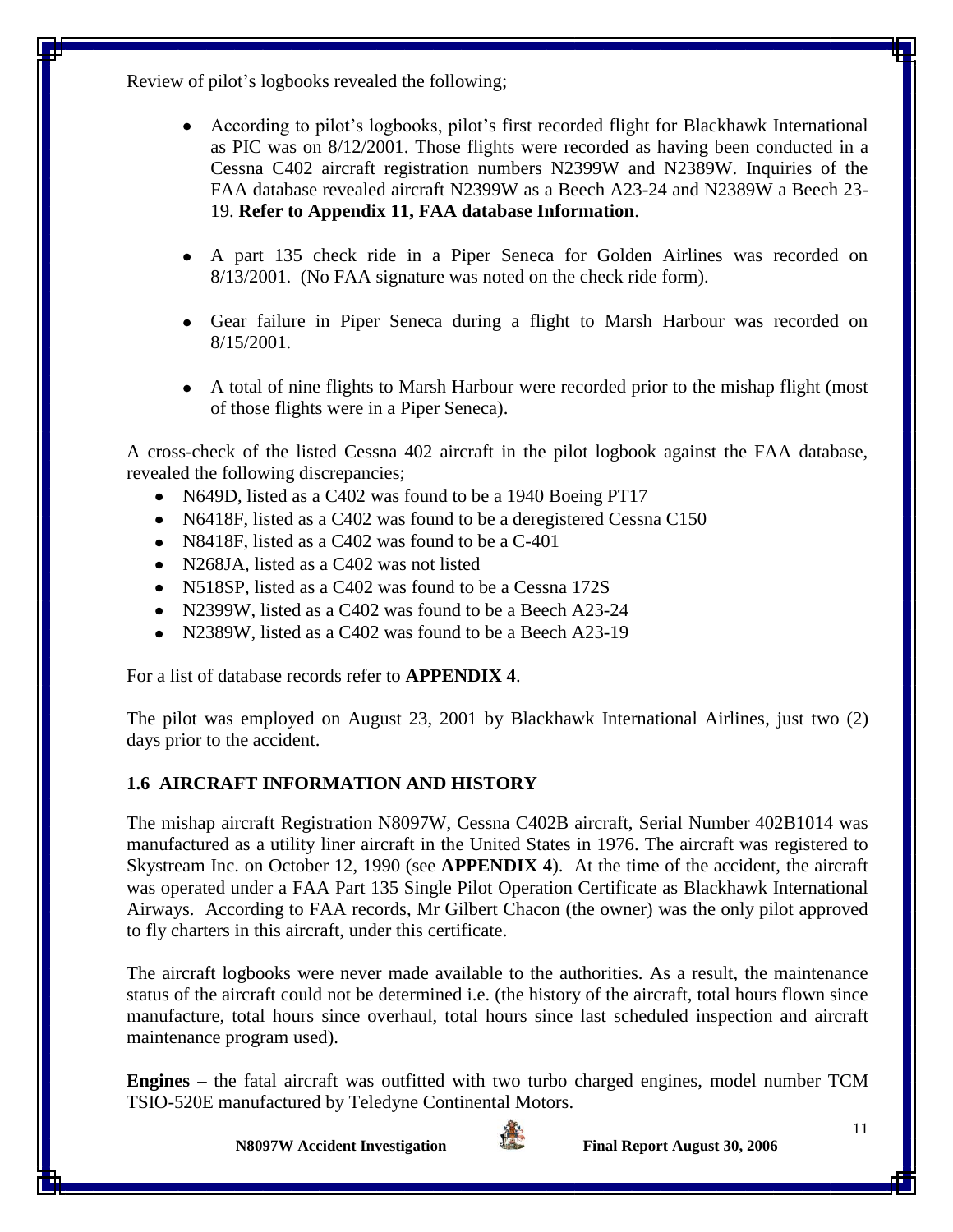The serial number of the engine installed on the left wing of the aircraft was 275461-R. The serial number of the engine installed on the right wing of the aircraft was 275265-R. The total hours since overhaul on either engine are unknown. The total hours since last inspection on either engine are unknown. From manufacturer's documents, this model engine has an overhaul period of 2000 Hours. The overall condition, visual and teardown inspections of both engines and parts conducted by Teledyne Motors, did not reveal any internal engine anomalies or discrepancies which would have precluded normal operation prior to impact. (**APPENDIX 8**)

**Propellers –** Installed in the left position of the fatal aircraft was a three blade propeller model number 3AF32C504-C, Serial Number 962062 manufactured by McCauley Propellers. At the time of this inspection, this model propeller had an overhaul period of 1600 hours. The propeller installed in the right position was model number 3AF32C87-N2R and Serial Number 748513. At the time of the inspection this propeller had an overhaul period of 1500 hours. The total hours since overhaul and total hours since last inspection on both propellers are unknown as maintenance documents were never provided by the operator. The propellers were examined by representatives of McCauley Propellers. The findings indicated that both propellers were near low pitch, high RPM position (non-feathered), and the damages found were consistent with high power settings.

### **1.7 METEOROLOGICAL INFORMATION**

The weather report at Marsh Harbour International Airport, Marsh Harbour, Abaco, Bahamas around the time of the mishap was; winds at 090º at 3 to 4 knots, the sky was clear and the temperature was 86ºF (30ºC).

The weather at Freeport, Grand Bahama, Bahamas, approximately 88 nautical miles west of the mishap site, at 1900 EDT, 15 minutes after the mishap was; wind 350º at 4 knots, few clouds at 3,000 feet, temperature 88ºF (31ºC), dew point 73ºF, and the altimeter setting was 29.92 in Mercury (hg).

The weather for Nassau, Bahamas, 90 nautical miles south of the mishap site at 1900 EDT, 15 minutes after the mishap was wind 350° at 6 knots, few clouds at 2,000 feet, temperature 86°F (30ºC), dew point 70ºF (21ºC), and pressure of 1016 millibar (mb).

### **1.8 AIDS TO NAVIGATION**

Navigational Aids not a factor in this mishap.

## **1.9 COMMUNICATIONS**

Communications not a factor in this mishap.

## **1.10 AIRCRAFT LOADING**

From calculations conducted after the mishap, the aircraft exceeded operating limitations published in the Cessna C402 Pilots Operating Handbook. *The aircraft's weight was estimated to be 941 lbs over the maximum allowable takeoff weight. The weight of the un-recovered bag was not added to the weight and balance calculations. The center of gravity was estimated to* 

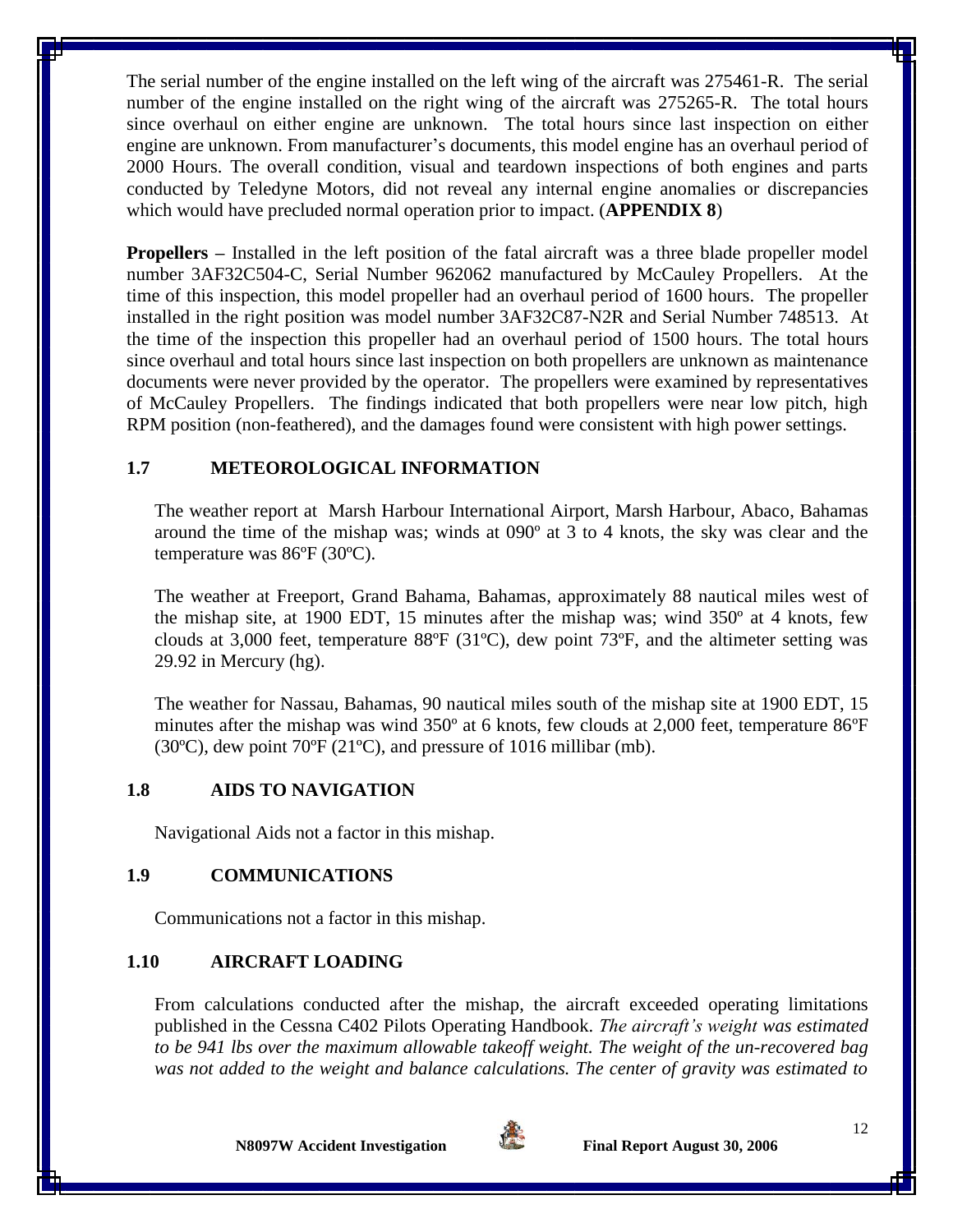*be 4.4 inches aft of the maximum aft allowable center of gravity envelope)* See **APPENDIX 14 Load and Performance** for complete loading and performance calculations.

### **1.10.1 AIRCRAFT PERFORMANCE**

The takeoff distances for the mishap aircraft were calculated based on the following conditions:

2700 RPM and 34.5 inches Hg manifold pressure (Pilot's Operating Handbook) Temperature 86ºF (30ºC) Flaps up (POH) Cowl Flaps Open (POH) Level, hard surface, dry runway (POH) Distance increased 5% for each 2 knots of tailwind (POH) and wind 4 knots. Distances represent the aircraft's gross weight at 6300 lbs., and the center of gravity within the balance envelope. Note: Distance applies from point where full power is applied.

| <b>GW</b> |               | Ground Roll Distance to clear 50' obstacle | <b>Accelerate stop Distance</b> |
|-----------|---------------|--------------------------------------------|---------------------------------|
| 6300 lbs. | $2167'$ (POH) | 3237' (POH)                                | 3707' (POH)                     |

## **1.11 COCKPIT VOICE RECORDER**

Regulations did not require this aircraft to be equipped with a cockpit voice recorder.

### **1.12 WRECKAGE AND IMPACT INFORMATION**

For detailed wreckage and impact information refer to Onsite Investigation **APPENDIX 12**.

### **1.13 MEDICAL AND PATHOLOGICAL**

The pilot and eight passengers were fatally injured from trauma and / or burns as a result of the impact forces and the post impact fire. Eye witnesses reported that the pilot (Luis Morales), the hairdresser (Dodd) and the body guard (Gallin) were alive when help arrived at the mishap site. They all later, succumbed to their injuries.

Forensic report conducted on the pilot revealed that *benzoylecgonine (APPENDIX 17)* a cocaine metabolite, was found in his urine and ethanol (alcohol) was found in his stomach contents. For official Forensic Report results see **APPENDIX 2.**

### **1.14 FIRE**

There was a post impact fire, for further information see On site Investigation **APPENDIX 12**,

## **1.15 SURVIVAL ASPECTS**

Due to the impact forces and post-impact fire, this accident was not survivable, see **APPENDIX 10.**

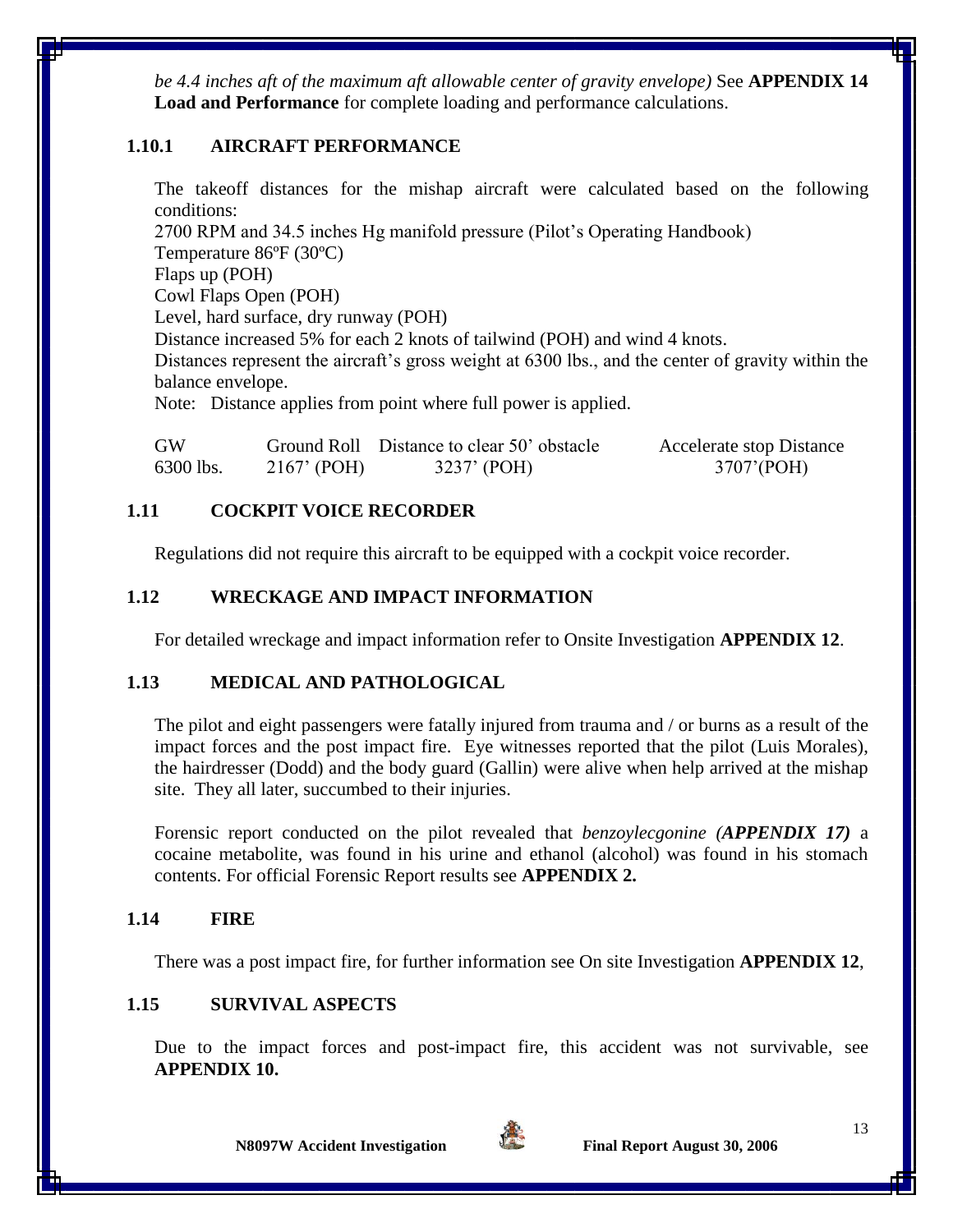### **1.16 TESTS AND RESEARCH**

Test and disassembly inspection was conducted on the engines as well as the propellers. The engine disassembly inspection was conducted by Teledyne Continental Motors see **APPENDIX 8**.

The Propeller teardown inspection was conducted by McCauley Propellers.

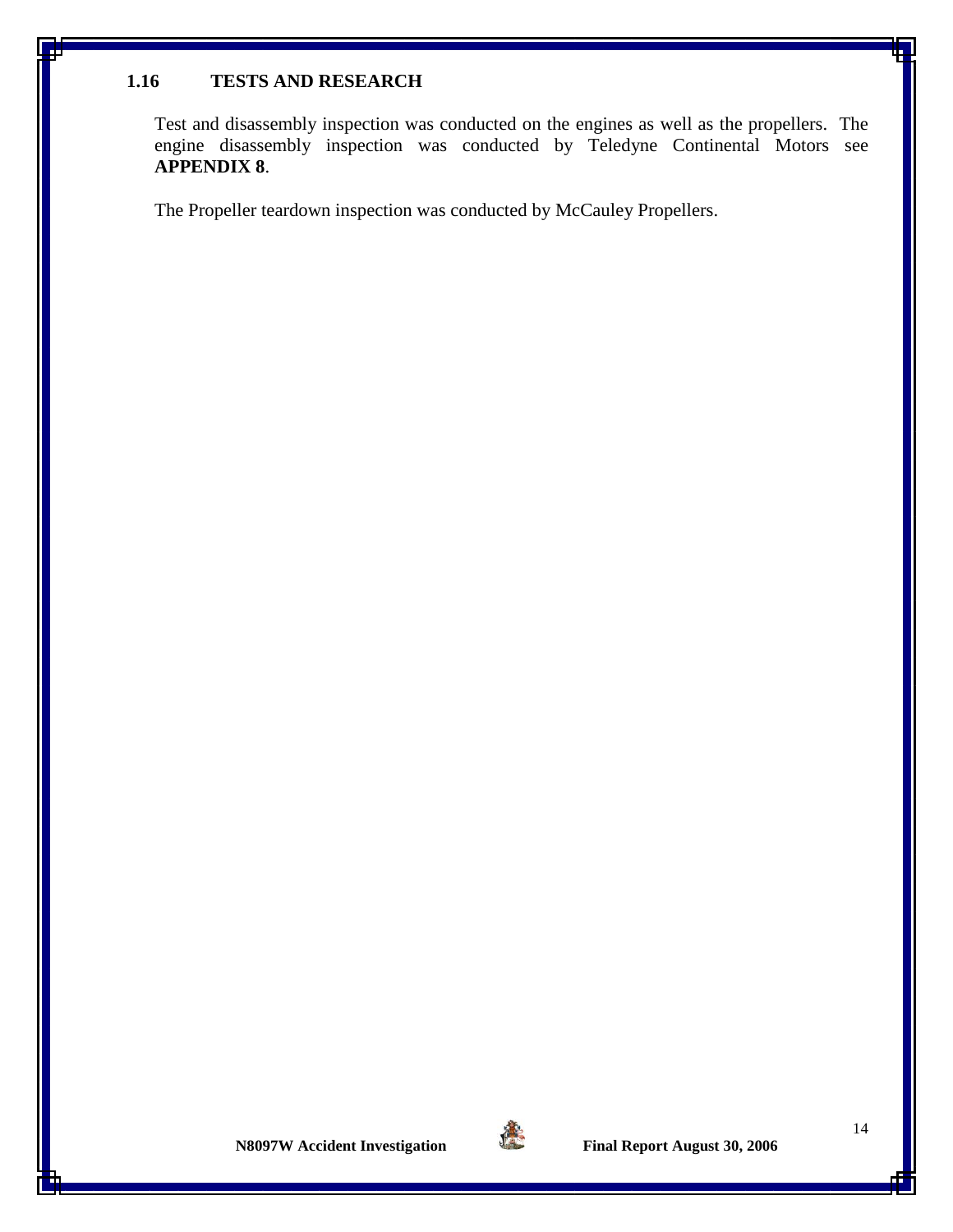# **2.0 ANALYSIS:**

# **2.1 Root causes of the accident**

- Aircraft exceeded the maximum allowable weight of 6300 pounds by approximately 941 pounds (1 piece of baggage was never recovered and therefore its weight not added to the calculations).
- Aircraft weight improperly distributed. Witness reported that two (2) of the largest passengers weighing approximately 300 pounds each were seated in the aft cabin.
- As a result of the improper weight distribution, aircraft center of gravity was calculated to be located approximately 4.4 inches aft of max allowable aft center of gravity limitations of 159.8 inches (1 piece of baggage was never recovered).
- Pilot qualification on Cessna 402 aircraft questionable. Pilot falsified many of the aircraft hours received on this type of aircraft. See **Pilot Information Section 1.5 and Appendix 18.**
- Possibility exists that no weight and balance or performance calculations were made prior to flight as none of these completed documents were found.

Possibility exists that checklist may not have been followed.

- The Pilot Operating Handbook "before takeoff checklist" states; *Fuel Selectors: "Left Engine – Left Main Tank", "Right Engine – Right Main Tank"*. Field investigation immediately following the accident revealed both fuel tank selectors were found selected to the right main tank. The left fuel valve was in the left position. *Impact damage may have changed the pre-impact settings, thereby rendering the observed positions as unreliable.*
- *Aircraft Flight Controls (*secondary control surfaces trim tabs) *were found to be out of normal range required for takeoff*. The aileron trim tab was found selected all the way to the right. The rudder trim tab was found selected to the left and the elevator trim tab was found in the full nose down position. *Impact damage may have changed the pre-impact settings, thereby rendering the observed positions as unreliable.* **(See APPENDIX 6).**
- According to Pilot's Operating Handbook (POH) normal takeoff is 0*˚* flaps. *(The flap selector handle was selected to 15˚with the indicator at approximately the 15˚ position. The wing flap push rods were bent, indicating partial extension at impact.)*

## **2.2 Immediate causes of the accident**

**Aircraft Overweight:** The aircraft's weight was estimated to be 941 lbs over the maximum allowable takeoff weight. The weight of the un-recovered bag was not added to the weight and balance calculations. The center of gravity was estimated to be 4.4 inches aft of the maximum aft allowable center of gravity envelope)

**Improper Weight Distribution:** Due to the placement of passengers and baggage on the aircraft, the center of gravity was approximately 4.4 inches aft of the maximum aft allowable center of gravity limitations of 159.8 inches (1 piece of baggage was never recovered).

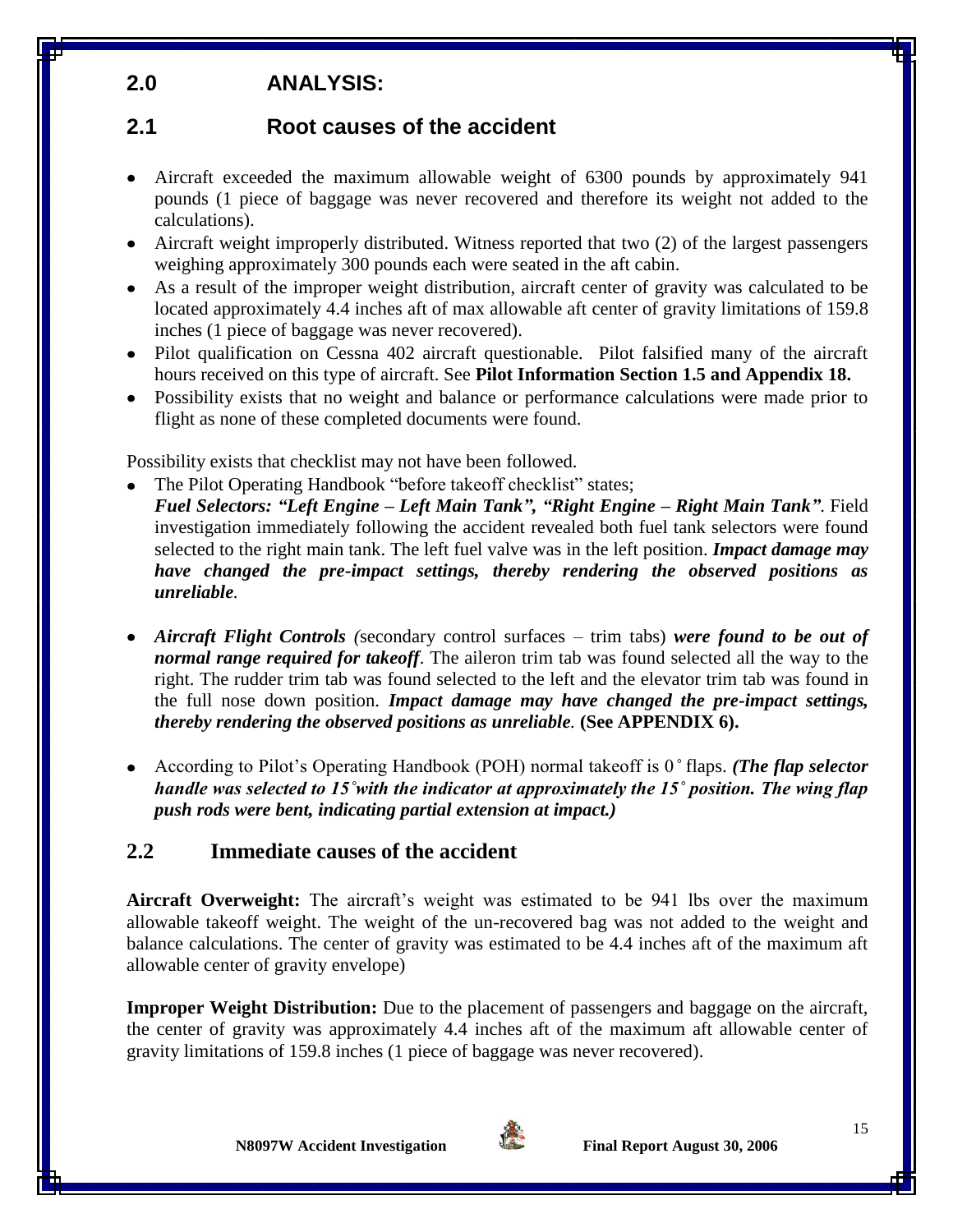**Aircraft Performance:** It is unknown whether the pilot completed weight and balance and performance calculations prior to the flight. No evidence of any weight and balance or performance calculations was found.

Aircraft Flight Control Trim Tab Indicators were positioned as follows:

- o Aileron selected all the way to the right.
- o Rudder selected to the left.
- o Elevator selected in the full nose down position.

The overloading of the aircraft, combined with its center of gravity being outside the maximum allowable limits, the trim surfaces being found at full deflection, and the temperature of the day, was a major contributing factor to the accident.

## **2.3 Underlying causes of the accident**

## **Aircraft**

- Current maintenance status at time of accident unknown.
- Witnesses reported hearing aircraft engines backfiring and running rough.
- Witnesses also reported pilot had a hard time starting the engines prior to departure.

## **Environmental Factors and Effects**

Aircraft performance may have been greatly reduced on takeoff due to the temperature of the day, the excess weight placed on the aircraft, the improper weight distribution, the trim control surfaces being out of normal range for takeoff and the center of gravity being aft of the max allowable aft limitations.

## **Organisational**

- It was reported that the luggage was not weighed but placed on the aircraft. A weight and balance document could not be produced to determine whether weight limitation and distribution were within legal limits.
- It was unable to be determined whether company had a policy that required the pilot to complete weight and balance and performance calculations*.*
- Company adherence to maintenance practises required by FAA regulations and Manufacturers guidelines unknown and questionable as the following;
	- o Maintenance logbooks were not provided by the owner for review.
	- o A witness observed the aircraft parked on the ramp with the aft cabin door opened and supported by a crate. Cabin door cable supports were unserviceable.
	- o Left engine fuel control screen was blocked 10% with lint.
	- o Left and right engine spark plugs had elliptical wear patterns and were overdue for replacement according to the engine manufacturer.
	- o Cessna mandatory Service Bulletin MEB88-3, Auxiliary Fuel Pump Wiring Modification, dated 8/12/88, had not been accomplished.
	- o Left and right fuel filter assemblies were contaminated with metal deposits and rust.

There were no FAA reports of any enforcement actions or service difficulty reports against the fatal aircraft. However, the FAA did report four administrative actions against Blackhawk,

**N8097W** Accident Investigation Final Report August 30, 2006

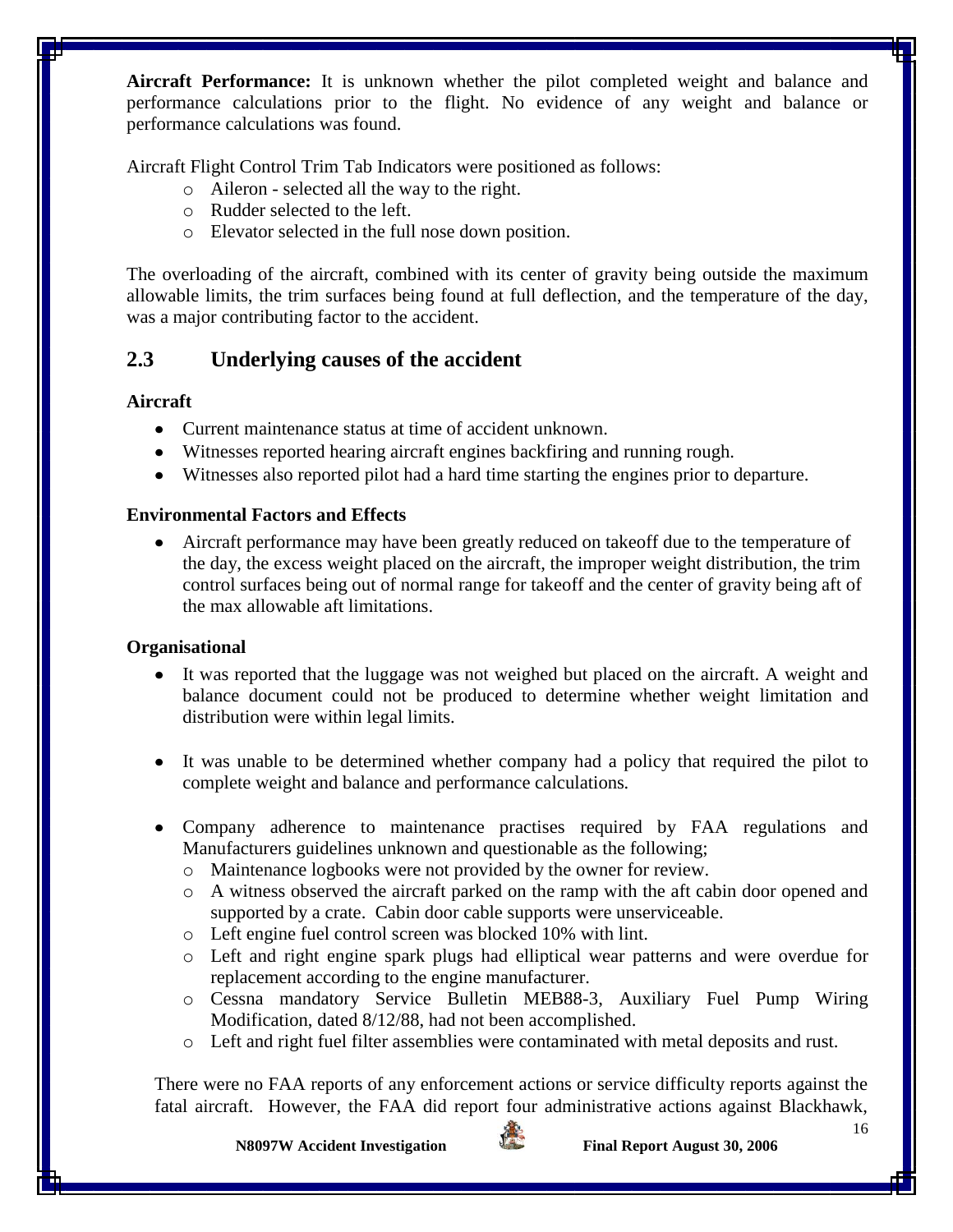three for technical violations and the most recent for maintenance failures. The agency issued a correction letter April 28, 2000, citing Blackhawk's failure to comply with manufacturer recommended maintenance programs and FAA programs for its aircraft's engines or other parts, Blackhawk failed to have a person in charge of maintenance with an appropriate certificate and used unsanctioned techniques and equipment for repairs.

#### **People & Human Factors**

- Passengers were in a hurry to depart. Passengers' urgency to depart may have led to the pilot not completing required documents.
- Pilot did not exercise command and allowed passengers to influence him into taking all of the luggage and persons onboard the aircraft.
- Pilot may not have followed manufacturers check list.
- Pilot falsified experience in his logbook on this type of aircraft.
- Pilot falsified qualification on this type of aircraft.
- Pilot may not have followed normal operating procedures as per Cessna 402B Pilot Operating Handbook Checklist.
- Pilot failed to follow manufacturer's guidelines as well as regulations regarding maximum takeoff weight and performance limitations.
- Benzoylecgonine (metabolite of cocaine) was detected in urine of pilot. Ethanol was detected in stomach contents.

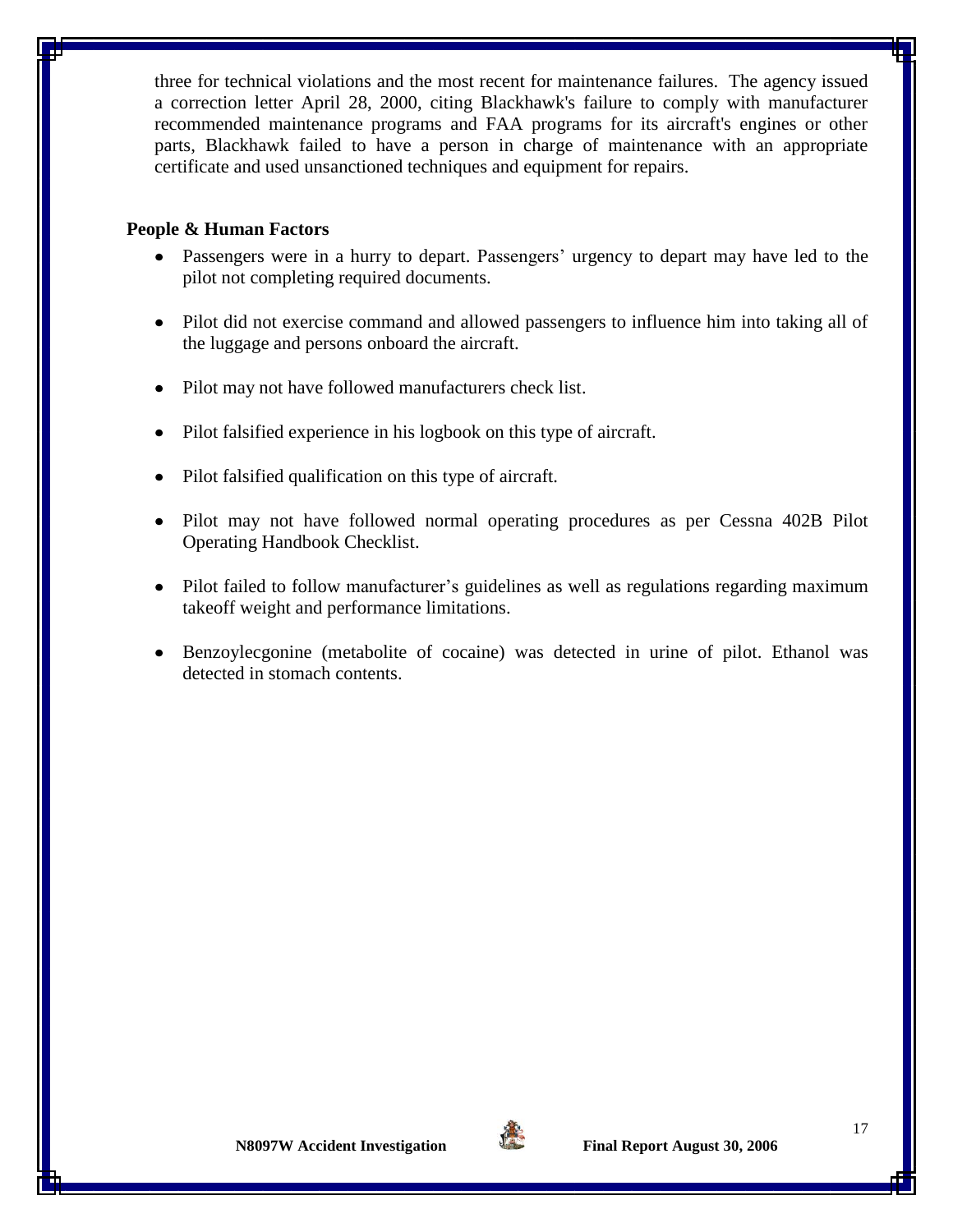## **3.0 CONCLUSION**

## **Findings and Probable Cause**

- **Aircraft overweight**. *Pilot did not determine if the aircraft was within operating limitations. The aircraft's weight was estimated to be 941 lbs over the maximum allowable takeoff weight. The weight of the un-recovered bag was not added to the weight and balance calculations. The center of gravity was estimated to be 4.4 inches aft of the maximum aft allowable center of gravity envelope)*
- **Pilot Unqualified.** *Pilot was not qualified under Part 135 for the aircraft in which he was flying.*

## **Documents Falsification.**

*Pilot falsified logbook to reflect more flight time than he actually had accumulated. Review of pilot logbook revealed in several instances, pilot added as much as 1,000 hours to his total flight and multi engine times. Hundreds of day and night landings were falsified to meet qualification requirements.*

*Pilot falsified aircraft information (types and registration numbers) reporting them to be Cessna C402 aircraft, when FAA database clearly lists the aircraft in question as aircraft other than Cessna C402 (see APPENDIX 11)*

- Pilot may not have completed a weight and balance report*. (No evidence existed that showed he had completed a load manifest or weight and balance and performance calculations).*
- Pilot failed to comply with prescribed Weight and Balance and Performance limitations in Pilot's Operating Handbook. *(The aircraft's weight was estimated to be 941 lbs over the maximum allowable takeoff weight. The weight of the un-recovered bag was not added to the weight and balance calculations. The center of gravity was estimated to be 4.4 inches aft of the maximum aft allowable center of gravity envelope)*)
- Pilot may not have followed "before takeoff" checklist in Pilot's Operating Handbook.
	- o *Fuel Selectors: "Left Engine – Left Main Tank, Right Engine – Right Main Tank"*. Field investigation immediately following the accident revealed both fuel tank selectors were found selected to the right main tank. The left fuel valve was found in the left position, though the cable was separated from the valve. *Impact damage may have changed the pre-impact settings, thereby rendering the observed positions as unreliable.*
	- o *Aircraft Flight Controls (*secondary control surfaces trim tabs) *were found to be out of normal range required for takeoff*. The aileron trim tab was found selected all the way to the right. The rudder trim tab was found selected to the left and the elevator trim tab was found in the full nose down position. *Impact damage may have changed the pre-impact settings, thereby rendering the observed positions as unreliable.* **(See APPENDIX 6).**

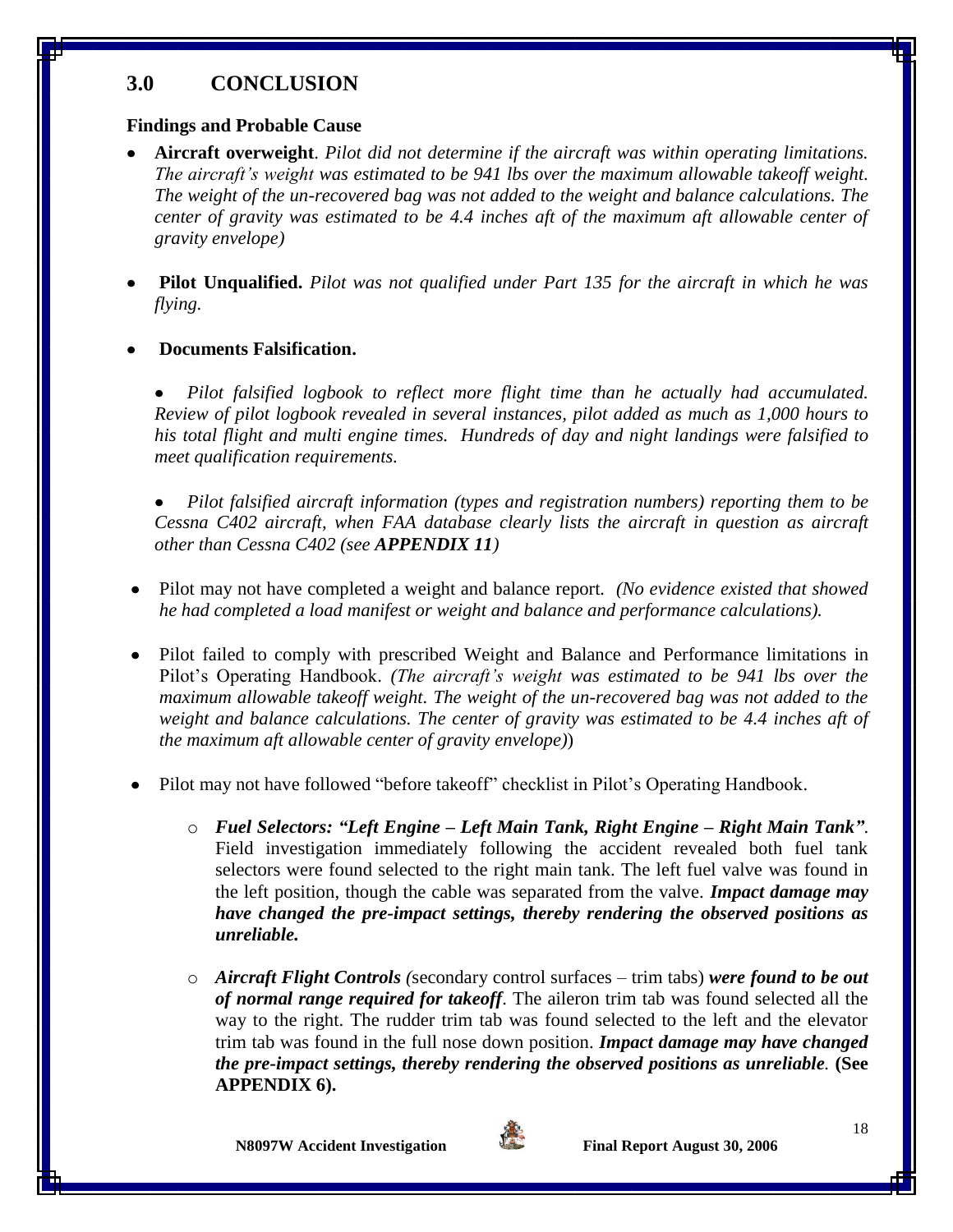- o According to Pilot's Operating Handbook (POH) normal takeoff is 0*˚* flaps. *(The flap selector handle was selected to 15˚with the indicator at approximately the 15˚ position. The wing flap push rods were bent, indicating partial extension at impact.)*
- Blackhawk International Airways was not authorized to assign this pilot as a pilot in command because they did not have the authority to use a second pilot. Blackhawk International Airways was authorized as a single pilot operation with Mr. Gilbert Chacon as the only authorized pilot.
- Blackhawk International Airways reportedly hired Mr Morales two days prior to the fatal accident, although they did not have the authority to use a second pilot. Further, they did not exercise due diligence in ensuring pilot's qualification prior to assigning duty as pilot in command.
- There were no FAA reports of any enforcement actions or service difficulty reports against the fatal aircraft. However, the FAA did report four administrative actions against Blackhawk, three for technical violations and the most recent for maintenance failures. The agency issued a correction letter April 28, 2000, citing Blackhawk's failure to comply with manufacturer recommended maintenance programs and FAA programs for its aircraft's engines or other parts, Blackhawk failed to have a person in charge of maintenance with an appropriate certificate and used unsanctioned techniques and equipment for repairs.
- **Results of disassembly report confirms that no discrepancies existed that would have precluded normal operation of both left and right engines prior to impact.**
- Forensic Report **(Appendix 2)** showed traces of benzoylegonine (a metabolite of cocaine) **(Appendix 17)** in the urine and traces of ethanol in the stomach contents of the pilot.
- # On July 7, 2001, Morales was arrested by the Broward Sheriff's Office in an area of Pompano Beach known for drug sales. A deputy who pulled over Morales' 1993 Volkswagen Fox for running a stop sign said he found pieces of crack cocaine and other paraphernalia in the car. According to the deputy, Morales said he was in the area to buy powder cocaine for a friend.
- # In November 2000, Morales was arrested by Fort Lauderdale police after he tried to "return'' \$345 worth of stolen aviation parts to a local distributor. Instead of giving Morales cash, store employees called police, who were investigating a string of airplane burglaries. Mr. Morales was charged with dealing in stolen property after detectives found that a receipt in his bag belonged to the burglary victim who actually bought the parts. An additional charge of grand theft was tacked on when detectives recovered other stolen items.

### **# - information retrieved from AvStop Magazine Online.**

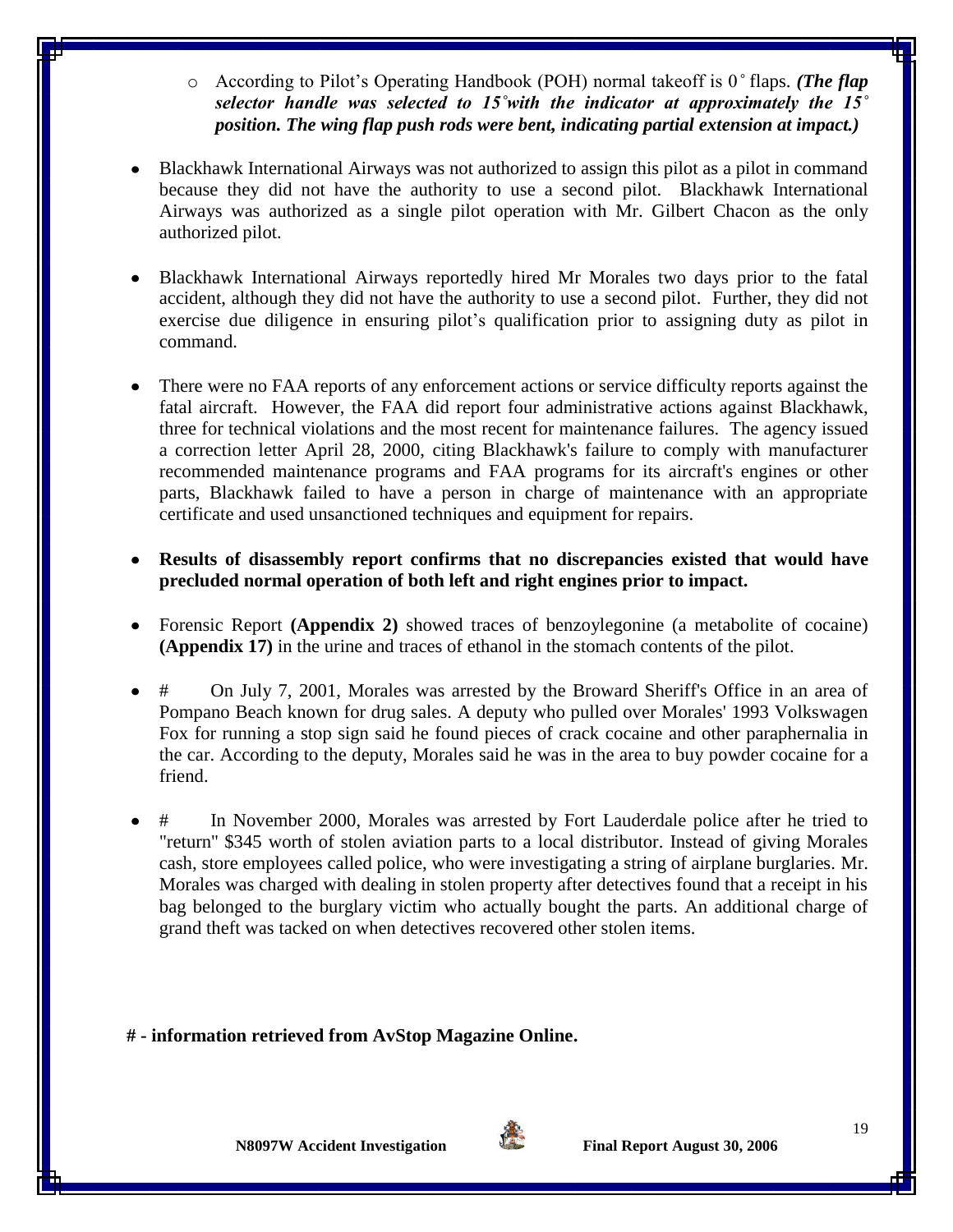## **4.0 SAFETY RECOMMENDATIONS**

### **Recommendation 1**

Effective immediately Flight Standards Inspectorate should recommend that all 135 operators operating to the Bahamas show proof of oversight by US authorities. In accordance with the International Civil Aviation Organization (ICAO) Standards and Recommended Procedures (SARP's) all countries are required to provide oversight of its operators. **(***However, the fact that an operator has a Part 135 certificate does not automatically ensure that oversight is being provided by the FAA).*

### **Recommendation 2**

The authorities should make recommendation to the FAA to ascertain that all Part 135 operators operating outside of their certificated regions have their certificate reflect new region of operation.

### **Recommendation 3**

Recommendations should be made that all Part 135 operators applying for permit to operate into the Bahamas, with existing FAA maintenance citations, indicate that fact to the Bahamas CAA at time of application. In addition, all existing approved 135 operators at the time of renewal should indicate the same.

### **Recommendation 4**

Recommend that the Bahamian Government establish a positive means to identify all current operators operating to and from the Bahamas.

## **Recommendation 5**

Recommend that Civil Aviation Department complete a thorough background check thru the DOT / FAA on applicant, prior to the approval of all applications for permission to operate into the Bahamas. In addition to background checks, request that the FAA reciprocate with a letter of oversight.

### **Recommendation 6**

Recommendations that the Bahamas Civil Aviation Department embark on an aggressive program to ensure that all companies that operate between the Bahamas and the United States, (135 operators, passengers / cargo) are operating in their approved regions and have oversight from the FAA.

### **Recommendation 7**

Recommendation that the Flight Standards Inspectorate broaden scope of ramp checks and audits, to include, on a more regular basis, all foreign operations to ensure that they are in compliance with their state rules.

**N8097W** Accident Investigation Final Report August 30, 2006